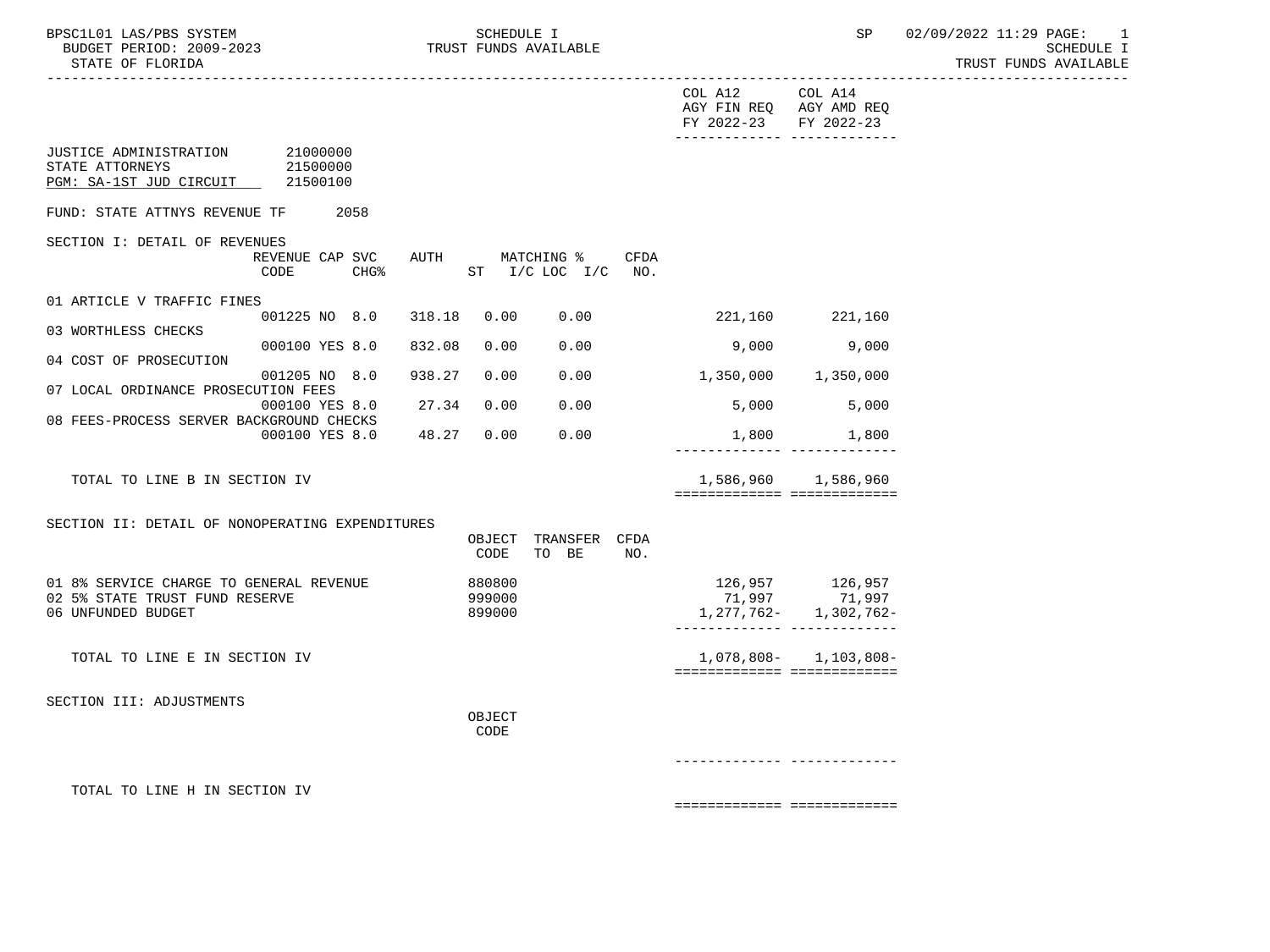-----------------------------------------------------------------------------------------------------------------------------------

| FY 2022-23 FY 2022-23   |         |
|-------------------------|---------|
| AGY FIN REQ AGY AMD REQ |         |
| COL A12                 | COL A14 |

| JUSTICE ADMINISTRATION  | 21000000 |
|-------------------------|----------|
| STATE ATTORNEYS         | 21500000 |
| PGM: SA-1ST JUD CIRCUIT | 21500100 |

FUND: STATE ATTNYS REVENUE TF 2058

SECTION IV: SUMMARY

| UNRESERVED FUND BALANCE - JULY 1               | A            | 458,607     | 458,607     |
|------------------------------------------------|--------------|-------------|-------------|
| ADD: REVENUES (FROM SECTION I)                 | (B)          | 1,586,960   | 1,586,960   |
| TOTAL FUNDS AVAILABLE (LINE A + LINE B)        | (C)          | 2,045,567   | 2,045,567   |
| LESS: OPERATING EXPENDITURES                   | (D)          | 3, 124, 375 | 3, 149, 375 |
| LESS: NONOPERATING EXPENDITURES (SECTION II)   | (E)          | 1,078,808-  | 1,103,808-  |
| LESS: FIXED CAPITAL OUTLAY (TOTAL ONLY)        | . F )        |             |             |
| UNRESERVED FUND BALANCE - JUNE 30 - BEFORE ADJ | (G)          |             |             |
| NET ADJUSTMENTS (FROM SECTION III)             | (H)          |             |             |
| ADJUSTED UNRESERVED FUND BALANCE - JUNE 30     | $\mathbf{I}$ |             |             |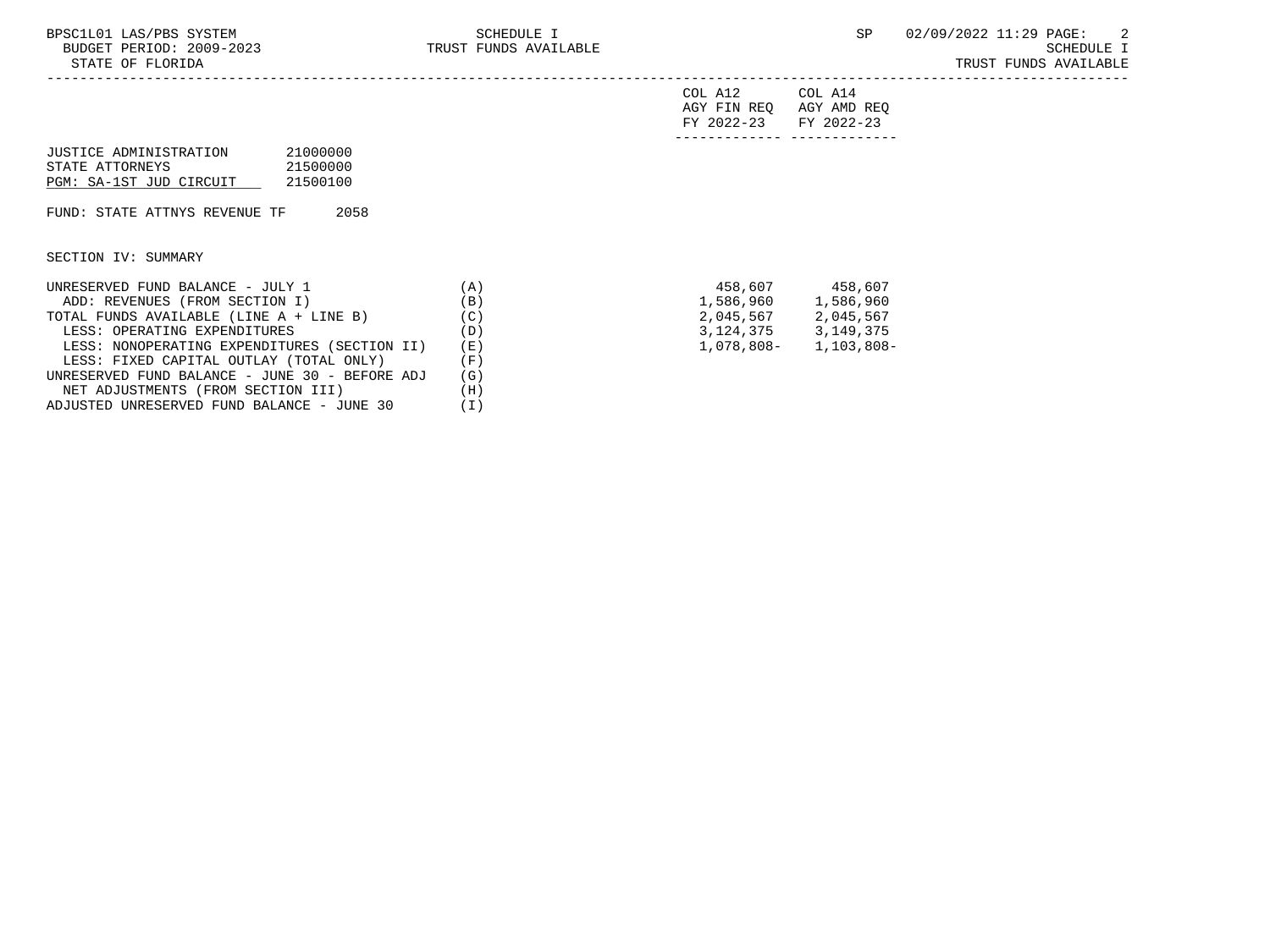|                                                                               |                                                                           |                  |                                       |      | COL A12 COL A14<br>FY 2022-23 FY 2022-23 | AGY FIN REQ AGY AMD REQ<br>________________________________         |  |
|-------------------------------------------------------------------------------|---------------------------------------------------------------------------|------------------|---------------------------------------|------|------------------------------------------|---------------------------------------------------------------------|--|
| JUSTICE ADMINISTRATION 21000000<br>STATE ATTORNEYS<br>PGM: SA-6TH JUD CIRCUIT | 21500000<br>21500600                                                      |                  |                                       |      |                                          |                                                                     |  |
| FUND: STATE ATTNYS REVENUE TF                                                 | 2058                                                                      |                  |                                       |      |                                          |                                                                     |  |
| SECTION I: DETAIL OF REVENUES                                                 | REVENUE CAP SVC<br>CODE<br>$CHG\$                                         |                  | AUTH MATCHING %<br>ST I/C LOC I/C NO. | CFDA |                                          |                                                                     |  |
| 01 ARTICLE V TRAFFIC FINES                                                    |                                                                           |                  |                                       |      |                                          |                                                                     |  |
| 03 WORTHLESS CHECKS                                                           | 001225 NO 8.0 318.18                                                      | 0.00             | 0.00                                  |      | 459,990 459,990                          |                                                                     |  |
| 04 COST OF PROSECUTION                                                        | 000100 YES 8.0 832.08                                                     | 0.00             | 0.00                                  |      | 6,790                                    | 6,790                                                               |  |
|                                                                               | 001205 NO 8.0 938.27<br>16 \$250 SURCHARGE-PROSECUTE CRIM USE PERSONAL ID | 0.00             | 0.00                                  |      | 1,466,350 1,466,350                      |                                                                     |  |
|                                                                               | 001204 NO 0.0 817.568                                                     | 0.00             | 0.00                                  |      | 300                                      | 300<br>------------ --------------                                  |  |
| TOTAL TO LINE B IN SECTION IV                                                 |                                                                           |                  |                                       |      |                                          | 1,933,430 1,933,430<br>============================                 |  |
| SECTION II: DETAIL OF NONOPERATING EXPENDITURES                               |                                                                           | CODE             | OBJECT TRANSFER CFDA<br>TO BE         | NO.  |                                          |                                                                     |  |
| 01 8% SERVICE CHARGE TO GENERAL REVENUE<br>02 5% STATE TRUST FUND RESERVE     |                                                                           | 880800<br>999000 |                                       |      |                                          | 154,650 154,650<br>88,205 88,205<br>_______________________________ |  |
| TOTAL TO LINE E IN SECTION IV                                                 |                                                                           |                  |                                       |      |                                          | 242,855 242,855<br>===========================                      |  |
| SECTION III: ADJUSTMENTS                                                      |                                                                           | OBJECT<br>CODE   |                                       |      |                                          |                                                                     |  |
|                                                                               |                                                                           |                  |                                       |      |                                          |                                                                     |  |
| TOTAL TO LINE H IN SECTION IV                                                 |                                                                           |                  |                                       |      |                                          | ===========================                                         |  |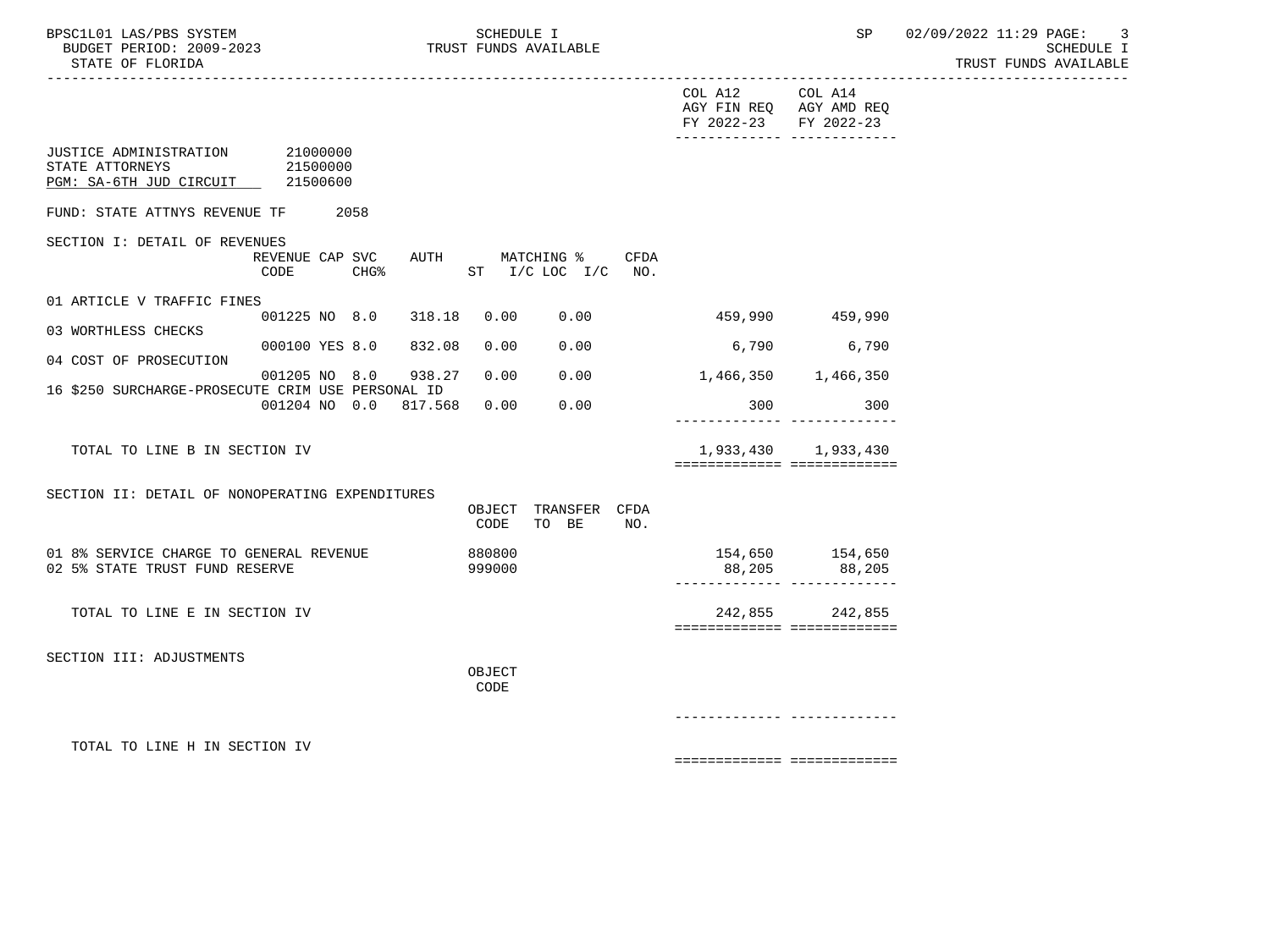| BPSC1L01 LAS/PBS SYSTEM<br>BUDGET PERIOD: 2009-2023<br>STATE OF FLORIDA                                                                                                                                                                                                                                                          | SCHEDULE I<br>TRUST FUNDS AVAILABLE                  |                                                                                                                                                                                                                                                                                                                                                                                                                                                                     |                                                                | <b>SP</b>                                                                                                                          | 02/09/2022 11:29 PAGE:<br>4<br>SCHEDULE I<br>TRUST FUNDS AVAILABLE |
|----------------------------------------------------------------------------------------------------------------------------------------------------------------------------------------------------------------------------------------------------------------------------------------------------------------------------------|------------------------------------------------------|---------------------------------------------------------------------------------------------------------------------------------------------------------------------------------------------------------------------------------------------------------------------------------------------------------------------------------------------------------------------------------------------------------------------------------------------------------------------|----------------------------------------------------------------|------------------------------------------------------------------------------------------------------------------------------------|--------------------------------------------------------------------|
|                                                                                                                                                                                                                                                                                                                                  |                                                      |                                                                                                                                                                                                                                                                                                                                                                                                                                                                     | COL A12 COL A14<br>FY 2022-23                                  | AGY FIN REQ AGY AMD REQ<br>FY 2022-23<br>-------------- -------------                                                              |                                                                    |
| 21000000<br>JUSTICE ADMINISTRATION<br>21500000<br>STATE ATTORNEYS<br>PGM: SA-6TH JUD CIRCUIT 21500600                                                                                                                                                                                                                            |                                                      |                                                                                                                                                                                                                                                                                                                                                                                                                                                                     |                                                                |                                                                                                                                    |                                                                    |
| 2058<br>FUND: STATE ATTNYS REVENUE TF                                                                                                                                                                                                                                                                                            |                                                      |                                                                                                                                                                                                                                                                                                                                                                                                                                                                     |                                                                |                                                                                                                                    |                                                                    |
| SECTION IV: SUMMARY                                                                                                                                                                                                                                                                                                              |                                                      |                                                                                                                                                                                                                                                                                                                                                                                                                                                                     |                                                                |                                                                                                                                    |                                                                    |
| UNRESERVED FUND BALANCE - JULY 1<br>ADD: REVENUES (FROM SECTION I)<br>TOTAL FUNDS AVAILABLE (LINE A + LINE B)<br>LESS: OPERATING EXPENDITURES<br>LESS: NONOPERATING EXPENDITURES (SECTION II)<br>LESS: FIXED CAPITAL OUTLAY (TOTAL ONLY)<br>UNRESERVED FUND BALANCE - JUNE 30 - BEFORE ADJ<br>NET ADJUSTMENTS (FROM SECTION III) | (A)<br>(B)<br>(C)<br>(D)<br>(E)<br>(F)<br>(G)<br>(H) |                                                                                                                                                                                                                                                                                                                                                                                                                                                                     |                                                                | 4,429,935 4,429,935<br>1,933,430 1,933,430<br>6,363,365 6,363,365<br>4,742,559 4,797,559<br>242,855 242,855<br>1,377,951 1,322,951 |                                                                    |
| ADJUSTED UNRESERVED FUND BALANCE - JUNE 30 (I)                                                                                                                                                                                                                                                                                   |                                                      |                                                                                                                                                                                                                                                                                                                                                                                                                                                                     |                                                                | 1,377,951 1,322,951                                                                                                                |                                                                    |
| SCHEDULE IB: DETAIL OF UNRESERVED FUND BALANCE                                                                                                                                                                                                                                                                                   | FUNDING SOURCE                                       | $STATE(S)$ RESTRICTED $(R)$<br>NONSTATE(N) UNRESTRICTED(U)                                                                                                                                                                                                                                                                                                                                                                                                          |                                                                |                                                                                                                                    |                                                                    |
| 01 ARTICLE V TRAFFIC FINES<br>02 COST OF PROSECUTION<br>03 WORTHLESS CHECKS<br>04 CRIMINAL USE OF PERSONAL ID                                                                                                                                                                                                                    | S<br>S<br>$\rm S$<br>S                               | $\begin{matrix} & & & & \mathbf{U} & & & \mathbf{U} & & \mathbf{U} & \mathbf{U} & \mathbf{U} & \mathbf{U} & \mathbf{U} & \mathbf{U} & \mathbf{U} & \mathbf{U} & \mathbf{U} & \mathbf{U} & \mathbf{U} & \mathbf{U} & \mathbf{U} & \mathbf{U} & \mathbf{U} & \mathbf{U} & \mathbf{U} & \mathbf{U} & \mathbf{U} & \mathbf{U} & \mathbf{U} & \mathbf{U} & \mathbf{U} & \mathbf{U} & \mathbf{U} & \mathbf{U} & \mathbf{U} & \mathbf{U$<br>$\overline{U}$<br>$\mathbf{U}$ | 339,998 339,998<br>$1,016,952$ 961,952<br>20,720 20,720<br>281 | 281                                                                                                                                |                                                                    |
| ADJUSTED UNRESERVED FUND BALANCE - JUNE 30                                                                                                                                                                                                                                                                                       |                                                      |                                                                                                                                                                                                                                                                                                                                                                                                                                                                     |                                                                | 1,377,951 1,322,951                                                                                                                |                                                                    |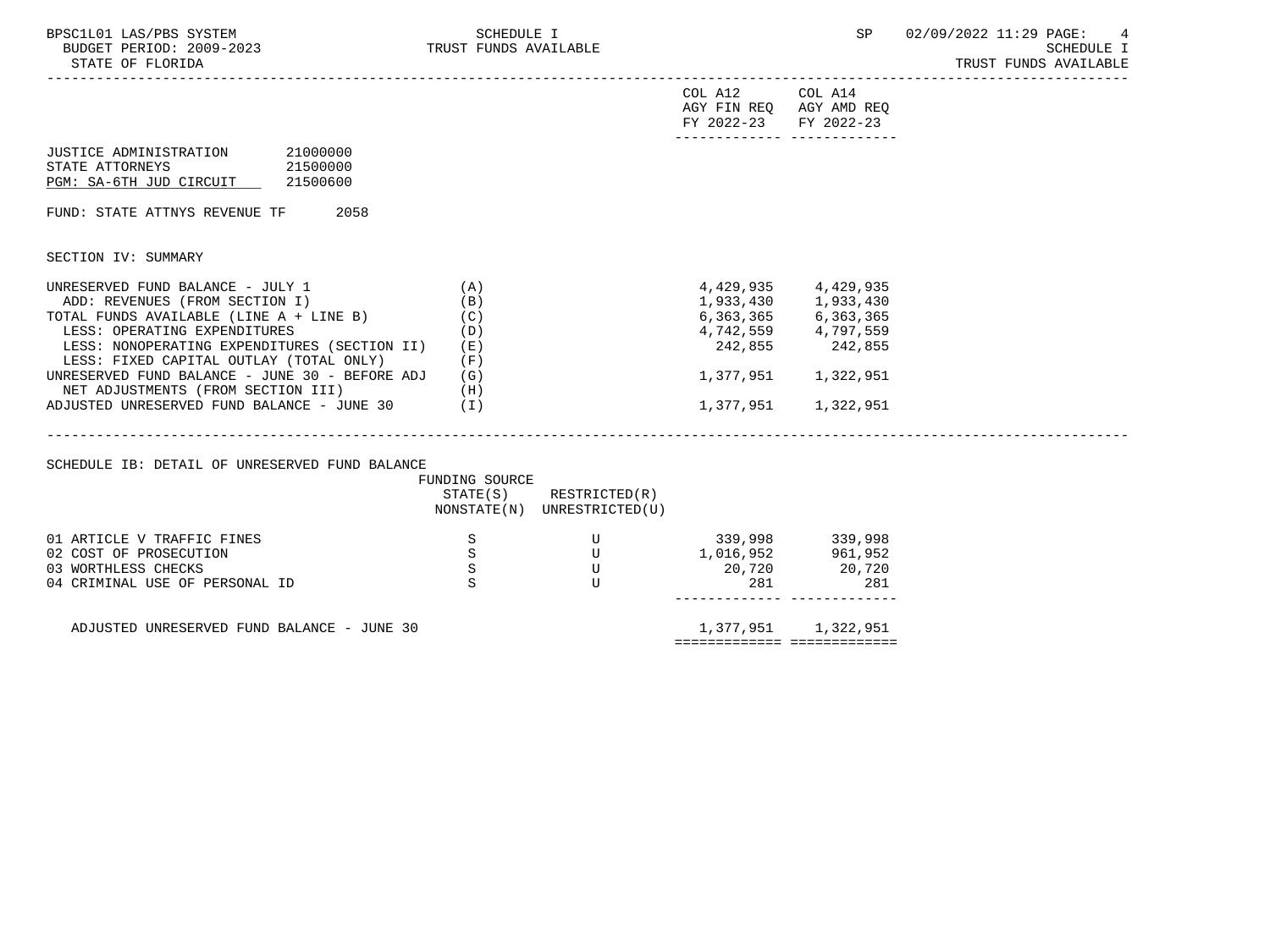|                                                                                      |                                                                           |                |                        |      | COL A12 COL A14<br>AGY FIN REQ AGY AMD REQ<br>FY 2022-23 FY 2022-23 | -------------- --------------                  |  |
|--------------------------------------------------------------------------------------|---------------------------------------------------------------------------|----------------|------------------------|------|---------------------------------------------------------------------|------------------------------------------------|--|
| JUSTICE ADMINISTRATION 21000000<br>STATE ATTORNEYS<br>PGM: SA-9TH JUD CIRCUIT        | 21500000<br>21500900                                                      |                |                        |      |                                                                     |                                                |  |
| FUND: STATE ATTNYS REVENUE TF                                                        | 2058                                                                      |                |                        |      |                                                                     |                                                |  |
| SECTION I: DETAIL OF REVENUES                                                        | REVENUE CAP SVC AUTH MATCHING %<br>CHG% ST I/C LOC I/C NO.<br>CODE        |                |                        | CFDA |                                                                     |                                                |  |
| 01 ARTICLE V TRAFFIC FINES                                                           | 001225 NO 8.0 318.18 0.00 0.00 352,830 352,830                            |                |                        |      |                                                                     |                                                |  |
| 03 COST OF PROSECUTION                                                               |                                                                           |                |                        |      |                                                                     |                                                |  |
|                                                                                      | 001205 NO 8.0 938.27<br>16 \$250 SURCHARGE-PROSECUTE CRIM USE PERSONAL ID | 0.00           | 0.00                   |      | 1,463,811 1,463,811                                                 |                                                |  |
|                                                                                      | 001204 NO 0.0 817.568 0.00                                                |                | 0.00                   |      |                                                                     | 2,060<br>2,060                                 |  |
| TOTAL TO LINE B IN SECTION IV                                                        |                                                                           |                |                        |      |                                                                     | 1,818,701 1,818,701                            |  |
|                                                                                      |                                                                           |                |                        |      |                                                                     | ============================                   |  |
| SECTION II: DETAIL OF NONOPERATING EXPENDITURES                                      |                                                                           |                |                        |      |                                                                     |                                                |  |
|                                                                                      |                                                                           | OBJECT<br>CODE | TRANSFER CFDA<br>TO BE | NO.  |                                                                     |                                                |  |
| 01 8% SERVICE CHARGE TO GENERAL REVENUE                                              |                                                                           | 880800         |                        |      |                                                                     | 145,331 145,331<br>82,996 82,996               |  |
| 02 5% STATE TRUST FUND RESERVE                                                       |                                                                           | 999000         |                        |      |                                                                     |                                                |  |
| TOTAL TO LINE E IN SECTION IV                                                        |                                                                           |                |                        |      |                                                                     | 228,327 228,327<br>=========================== |  |
| SECTION III: ADJUSTMENTS                                                             |                                                                           |                |                        |      |                                                                     |                                                |  |
|                                                                                      |                                                                           | OBJECT<br>CODE |                        |      |                                                                     |                                                |  |
|                                                                                      |                                                                           |                |                        |      |                                                                     |                                                |  |
| TOTAL TO LINE H IN SECTION IV                                                        |                                                                           |                |                        |      |                                                                     |                                                |  |
|                                                                                      |                                                                           |                |                        |      |                                                                     | ============================                   |  |
| SECTION IV: SUMMARY                                                                  |                                                                           |                |                        |      |                                                                     |                                                |  |
| UNRESERVED FUND BALANCE - JULY 1                                                     |                                                                           | (A)            |                        |      | 6,815,311                                                           | 6,815,311                                      |  |
| ADD: REVENUES (FROM SECTION I)                                                       |                                                                           | (B)            |                        |      | 1,818,701                                                           | 1,818,701                                      |  |
| TOTAL FUNDS AVAILABLE (LINE A + LINE B)<br>LESS: OPERATING EXPENDITURES              |                                                                           | (C)<br>(D)     |                        |      | 8,634,012<br>2,452,491                                              | 8,634,012<br>2,524,491                         |  |
| LESS: NONOPERATING EXPENDITURES (SECTION II)                                         |                                                                           | (E)            |                        |      | 228,327                                                             | 228,327                                        |  |
| LESS: FIXED CAPITAL OUTLAY (TOTAL ONLY)                                              |                                                                           | (F)            |                        |      |                                                                     |                                                |  |
| UNRESERVED FUND BALANCE - JUNE 30 - BEFORE ADJ<br>NET ADJUSTMENTS (FROM SECTION III) |                                                                           | (G)<br>(H)     |                        |      | 5,953,194                                                           | 5,881,194                                      |  |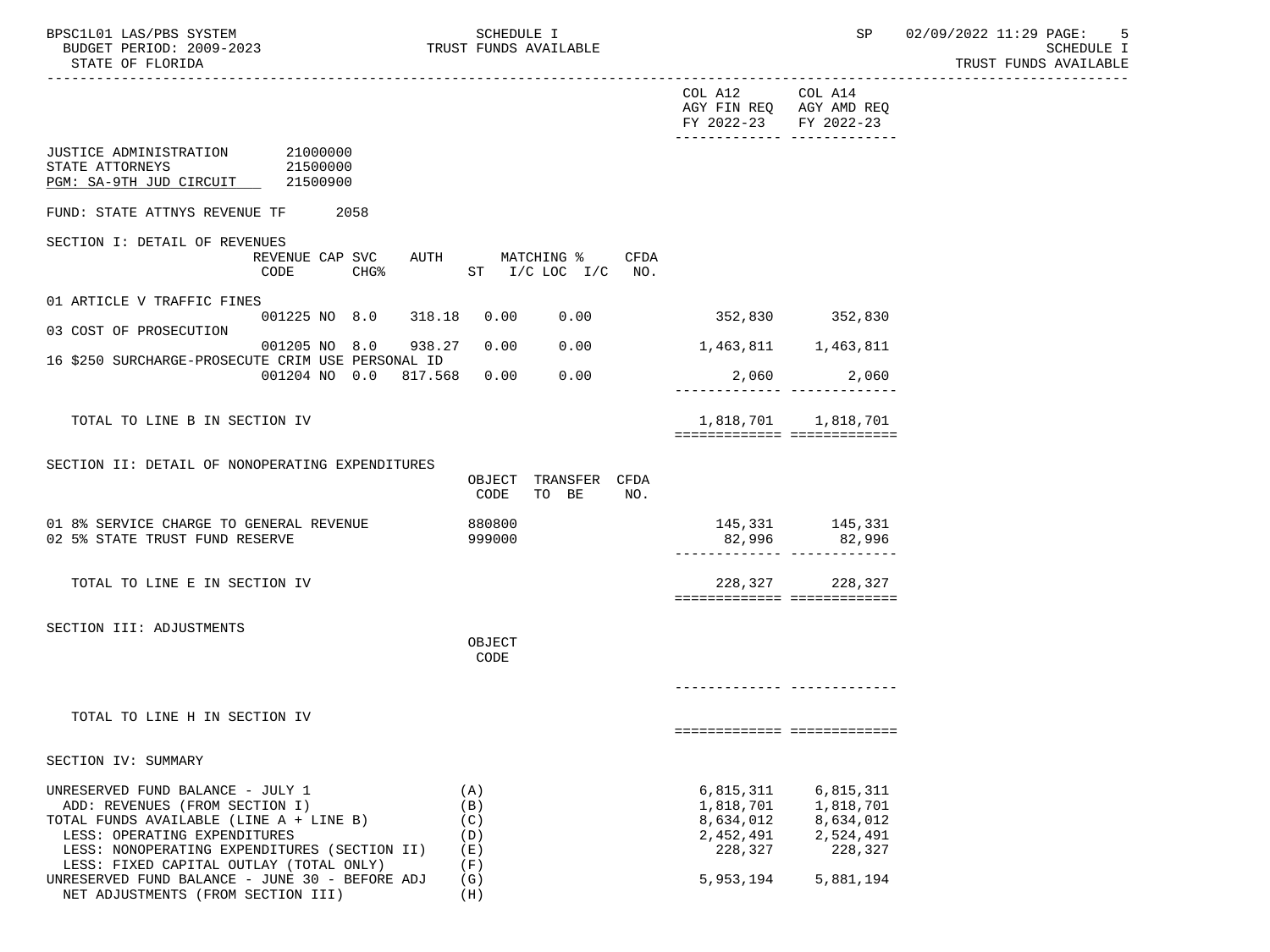| BPSC1L01 LAS/PBS SYSTEM<br>BUDGET PERIOD: 2009-2023<br>STATE OF FLORIDA                               | TRUST FUNDS AVAILABLE      | SCHEDULE I                                   |                                                  | SP                                         | 02/09/2022 11:29 PAGE:<br>6<br>SCHEDULE I<br>TRUST FUNDS AVAILABLE |
|-------------------------------------------------------------------------------------------------------|----------------------------|----------------------------------------------|--------------------------------------------------|--------------------------------------------|--------------------------------------------------------------------|
|                                                                                                       |                            |                                              | COL A12<br>AGY FIN REQ AGY AMD REQ<br>FY 2022-23 | COL A14<br>FY 2022-23                      |                                                                    |
| 21000000<br>JUSTICE ADMINISTRATION<br>21500000<br>STATE ATTORNEYS<br>PGM: SA-9TH JUD CIRCUIT 21500900 |                            |                                              |                                                  |                                            |                                                                    |
| FUND: STATE ATTNYS REVENUE TF                                                                         | 2058                       |                                              |                                                  |                                            |                                                                    |
| SECTION IV: SUMMARY                                                                                   |                            |                                              |                                                  |                                            |                                                                    |
| ADJUSTED UNRESERVED FUND BALANCE - JUNE 30 (I)                                                        |                            |                                              |                                                  | 5,953,194 5,881,194                        |                                                                    |
| SCHEDULE IB: DETAIL OF UNRESERVED FUND BALANCE                                                        | FUNDING SOURCE<br>STATE(S) | RESTRICTED(R)<br>NONSTATE(N) UNRESTRICTED(U) |                                                  |                                            |                                                                    |
| 01 ARTICLE V TRAFFIC FINES<br>02 COST OF PROSECUTION<br>03 CRIMINAL USE OF PERSONAL ID                | S<br>$\mathbf S$<br>S      | U<br>$\mathbf{U}$<br>U                       | 1,570,626 1,570,626                              | 4, 375, 759 4, 303, 759<br>$6,809$ $6,809$ |                                                                    |
| ADJUSTED UNRESERVED FUND BALANCE - JUNE 30                                                            |                            |                                              | 5,953,194                                        | 5,881,194                                  |                                                                    |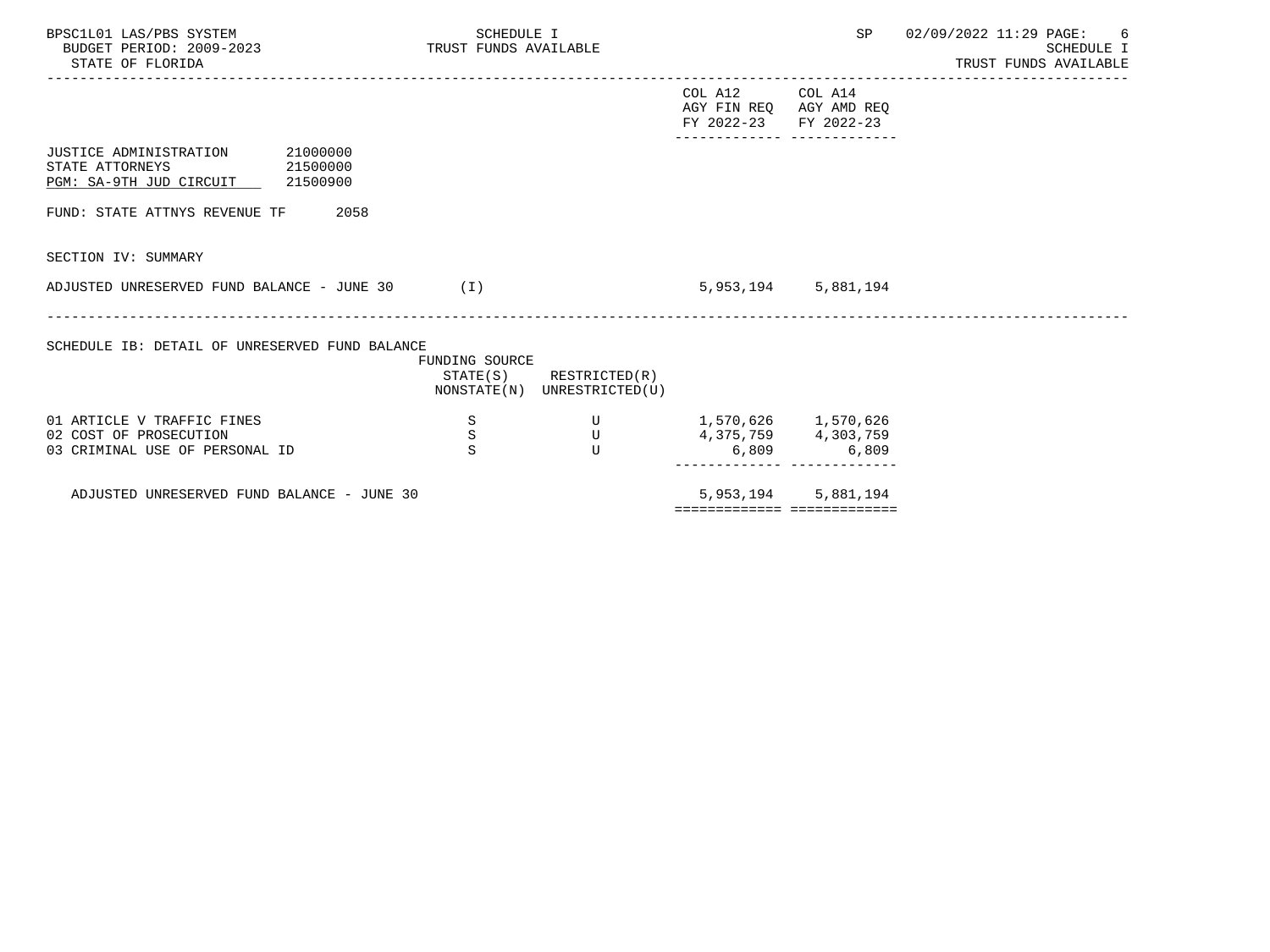|                                                                                                                                                                                               |                                                |                                 |                                 | COL A12 COL A14<br>AGY FIN REQ AGY AMD REQ<br>FY 2022-23 FY 2022-23 | -------------- --------------                               |  |
|-----------------------------------------------------------------------------------------------------------------------------------------------------------------------------------------------|------------------------------------------------|---------------------------------|---------------------------------|---------------------------------------------------------------------|-------------------------------------------------------------|--|
| JUSTICE ADMINISTRATION 21000000<br>STATE ATTORNEYS<br>PGM: SA-12TH JUD CIRCUIT 21501200                                                                                                       | 21500000                                       |                                 |                                 |                                                                     |                                                             |  |
| FUND: STATE ATTNYS REVENUE TF                                                                                                                                                                 | 2058                                           |                                 |                                 |                                                                     |                                                             |  |
| SECTION I: DETAIL OF REVENUES                                                                                                                                                                 | REVENUE CAP SVC AUTH MATCHING %<br>CODE        |                                 | CFDA<br>CHG% ST I/C LOC I/C NO. |                                                                     |                                                             |  |
| 01 ARTICLE V TRAFFIC FINES                                                                                                                                                                    | 001225 NO 8.0 318.18 0.00 0.00 199,500 199,500 |                                 |                                 |                                                                     |                                                             |  |
| 04 COST OF PROSECUTION                                                                                                                                                                        |                                                |                                 |                                 |                                                                     |                                                             |  |
| 11 \$250 SURCHARGE-PROSECUTE CRIM USE PERSONAL ID                                                                                                                                             | 001205 NO 8.0 938.27                           | 0.00                            | 0.00                            | 1,100,424 1,100,424                                                 |                                                             |  |
|                                                                                                                                                                                               | 001204 NO 0.0 817.568 0.00                     |                                 | 0.00                            |                                                                     | 7,468 7,468                                                 |  |
| TOTAL TO LINE B IN SECTION IV                                                                                                                                                                 |                                                |                                 |                                 | ===========================                                         | 1,307,392 1,307,392                                         |  |
| SECTION II: DETAIL OF NONOPERATING EXPENDITURES                                                                                                                                               |                                                | OBJECT                          | TRANSFER CFDA                   |                                                                     |                                                             |  |
|                                                                                                                                                                                               |                                                | CODE                            | TO BE<br>NO.                    |                                                                     |                                                             |  |
| 01 8% SERVICE CHARGE TO GENERAL REVENUE<br>02 5% STATE TRUST FUND RESERVE                                                                                                                     |                                                | 880800<br>999000                |                                 | ------------- -------------                                         |                                                             |  |
| TOTAL TO LINE E IN SECTION IV                                                                                                                                                                 |                                                |                                 |                                 | ===========================                                         | 163,469 163,469                                             |  |
| SECTION III: ADJUSTMENTS                                                                                                                                                                      |                                                | OBJECT<br>CODE                  |                                 |                                                                     |                                                             |  |
|                                                                                                                                                                                               |                                                |                                 |                                 |                                                                     |                                                             |  |
| TOTAL TO LINE H IN SECTION IV                                                                                                                                                                 |                                                |                                 |                                 |                                                                     |                                                             |  |
|                                                                                                                                                                                               |                                                |                                 |                                 | ============================                                        |                                                             |  |
| SECTION IV: SUMMARY                                                                                                                                                                           |                                                |                                 |                                 |                                                                     |                                                             |  |
| UNRESERVED FUND BALANCE - JULY 1<br>ADD: REVENUES (FROM SECTION I)<br>TOTAL FUNDS AVAILABLE (LINE A + LINE B)<br>LESS: OPERATING EXPENDITURES<br>LESS: NONOPERATING EXPENDITURES (SECTION II) |                                                | (A)<br>(B)<br>(C)<br>(D)<br>(E) |                                 | 1,767,000<br>1,307,392<br>3,074,392<br>1,792,435<br>163,469         | 1,767,000<br>1,307,392<br>3,074,392<br>1,808,435<br>163,469 |  |
| LESS: FIXED CAPITAL OUTLAY (TOTAL ONLY)<br>UNRESERVED FUND BALANCE - JUNE 30 - BEFORE ADJ<br>NET ADJUSTMENTS (FROM SECTION III)                                                               |                                                | (F)<br>(G)<br>(H)               |                                 | 1,118,488                                                           | 1,102,488                                                   |  |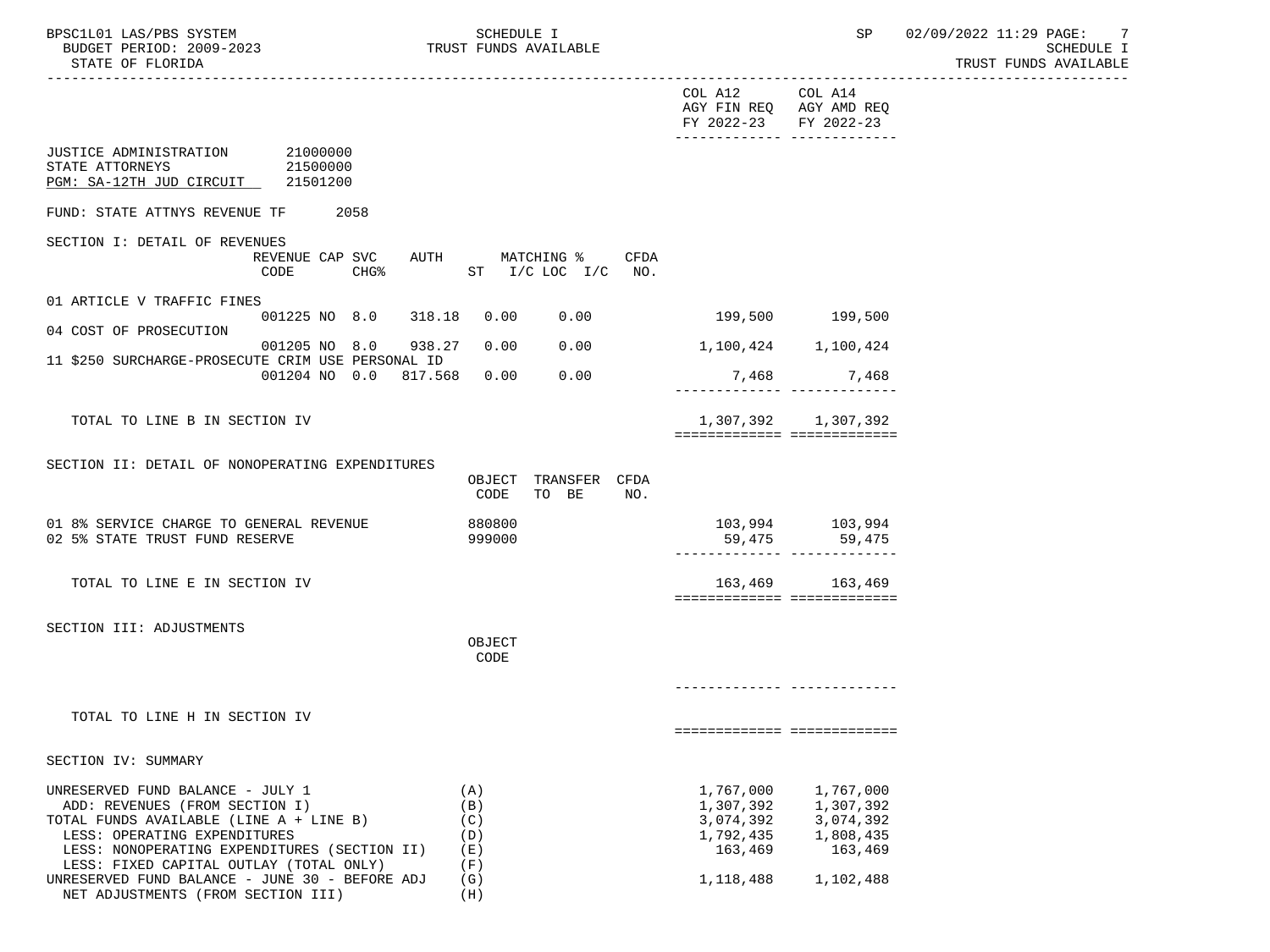| BPSC1L01 LAS/PBS SYSTEM<br>TRUST FUNDS AVAILABLE<br>BUDGET PERIOD: 2009-2023<br>STATE OF FLORIDA              | SCHEDULE I                   |                                                            |                                                  | SP                                         | 02/09/2022 11:29 PAGE:<br>- 8<br>SCHEDULE I<br>TRUST FUNDS AVAILABLE |
|---------------------------------------------------------------------------------------------------------------|------------------------------|------------------------------------------------------------|--------------------------------------------------|--------------------------------------------|----------------------------------------------------------------------|
|                                                                                                               |                              |                                                            | COL A12<br>AGY FIN REQ AGY AMD REQ<br>FY 2022-23 | COL A14<br>FY 2022-23                      |                                                                      |
| JUSTICE ADMINISTRATION 21000000<br>21500000<br>STATE ATTORNEYS<br>PGM: SA-12TH JUD CIRCUIT 21501200           |                              |                                                            |                                                  |                                            |                                                                      |
| FUND: STATE ATTNYS REVENUE TF<br>2058                                                                         |                              |                                                            |                                                  |                                            |                                                                      |
| SECTION IV: SUMMARY                                                                                           |                              |                                                            |                                                  |                                            |                                                                      |
| ADJUSTED UNRESERVED FUND BALANCE - JUNE 30                                                                    | (I)                          |                                                            |                                                  | 1, 118, 488 1, 102, 488                    |                                                                      |
| SCHEDULE IB: DETAIL OF UNRESERVED FUND BALANCE                                                                | FUNDING SOURCE               | $STATE(S)$ RESTRICTED $(R)$<br>NONSTATE(N) UNRESTRICTED(U) |                                                  |                                            |                                                                      |
| 01 ARTICLE V TRAFFIC FINES<br>02 COST OF PROSECUTION<br>03 WORTHLESS CHECKS<br>04 CRIMINAL USE OF PERSONAL ID | S<br>$\rm S$<br>$\rm S$<br>S | U<br>U<br>U<br>U                                           | 805,128<br>770<br>7,625                          | 304,965 288,965<br>805,128<br>770<br>7,625 |                                                                      |

ADJUSTED UNRESERVED FUND BALANCE - JUNE 30 1,118,488 1,118,488 1,102,488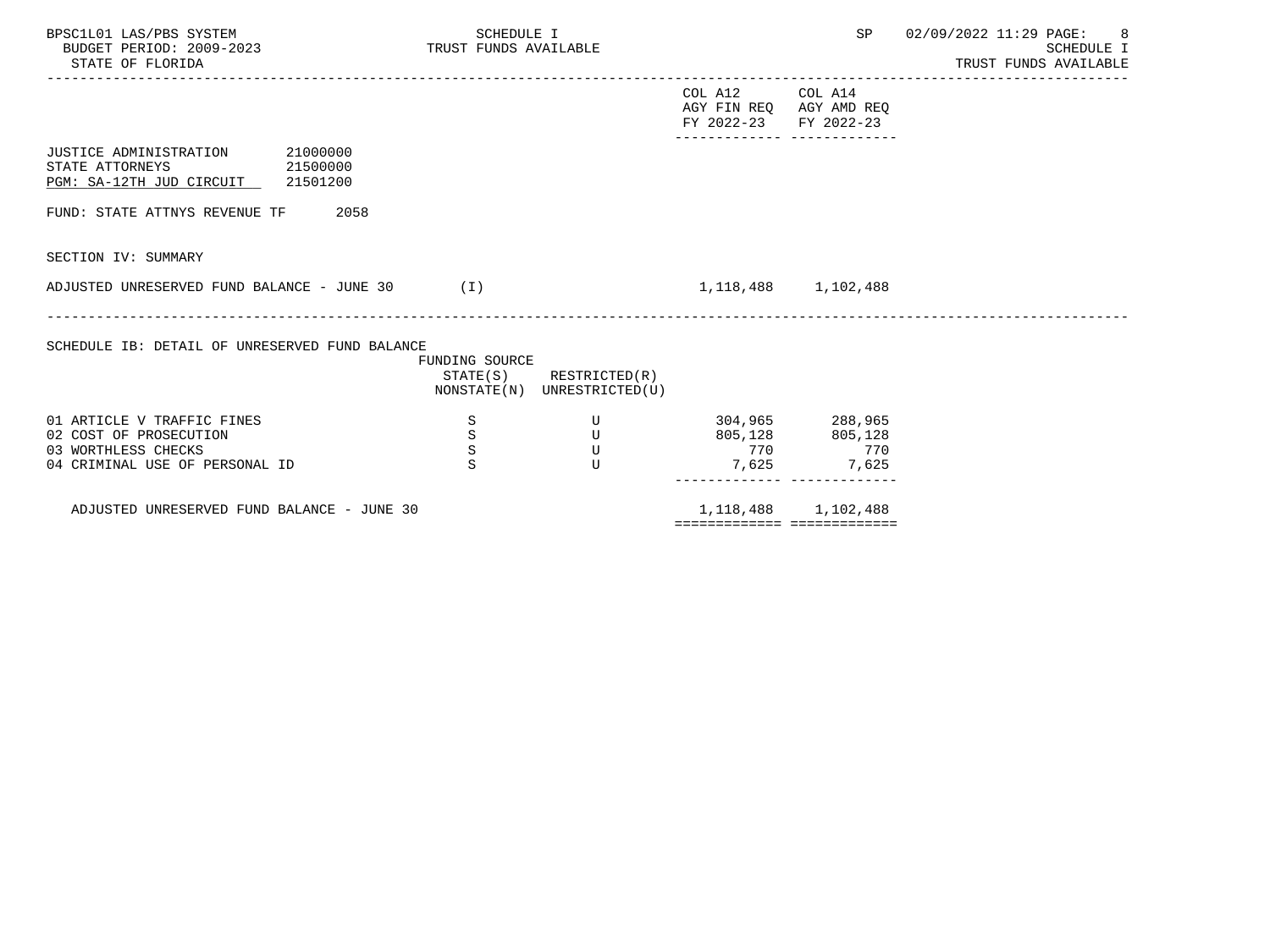----------------------------------------------------------------------------------------------------------------------------------- COL A12 COL A14 AGY FIN REQ AGY AMD REQ FY 2022-23 FY 2022-23 ------------- ------------- JUSTICE ADMINISTRATION 21000000<br>STATE ATTORNEYS 21500000 STATE ATTORNEYS PGM: SA-13TH JUD CIRCUIT 21501300 FUND: STATE ATTNYS REVENUE TF 2058 SECTION I: DETAIL OF REVENUES REVENUE CAP SVC AUTH MATCHING % CFDA CODE CHG<sup>&</sup> ST I/C LOC I/C NO. 01 ARTICLE V TRAFFIC FINES 001225 NO 8.0 318.18 0.00 0.00 360,810 360,810 03 COST OF PROSECUTION 001205 NO 8.0 938.27 0.00 0.00 1,062,319 1,062,319 04 TRANSFER IN - AUCTION PROCEEDS FROM DMS 2510 001520 NO 8.0 27.367 0.00 0.00 7,387 7,387 16 \$250 SURCHARGE-PROSECUTE CRIM USE PERSONAL ID 001204 NO 0.0 817.568 0.00 0.00 3,017 3,017 ------------- ------------- TOTAL TO LINE B IN SECTION IV 1,433,533 1,433,533 ============= ============= SECTION II: DETAIL OF NONOPERATING EXPENDITURES OBJECT TRANSFER CFDA CODE TO BE NO. 01 8% SERVICE CHARGE TO GENERAL REVENUE 880800 114,441 114,441 114,441 02 5% STATE TRUST FUND RESERVE 999000 65,221 65,221 112,376- 121,376- ------------- ------------- TOTAL TO LINE E IN SECTION IV **67,286** 58,286 ============= ============= SECTION III: ADJUSTMENTS **OBJECT CODE**  ------------- ------------- TOTAL TO LINE H IN SECTION IV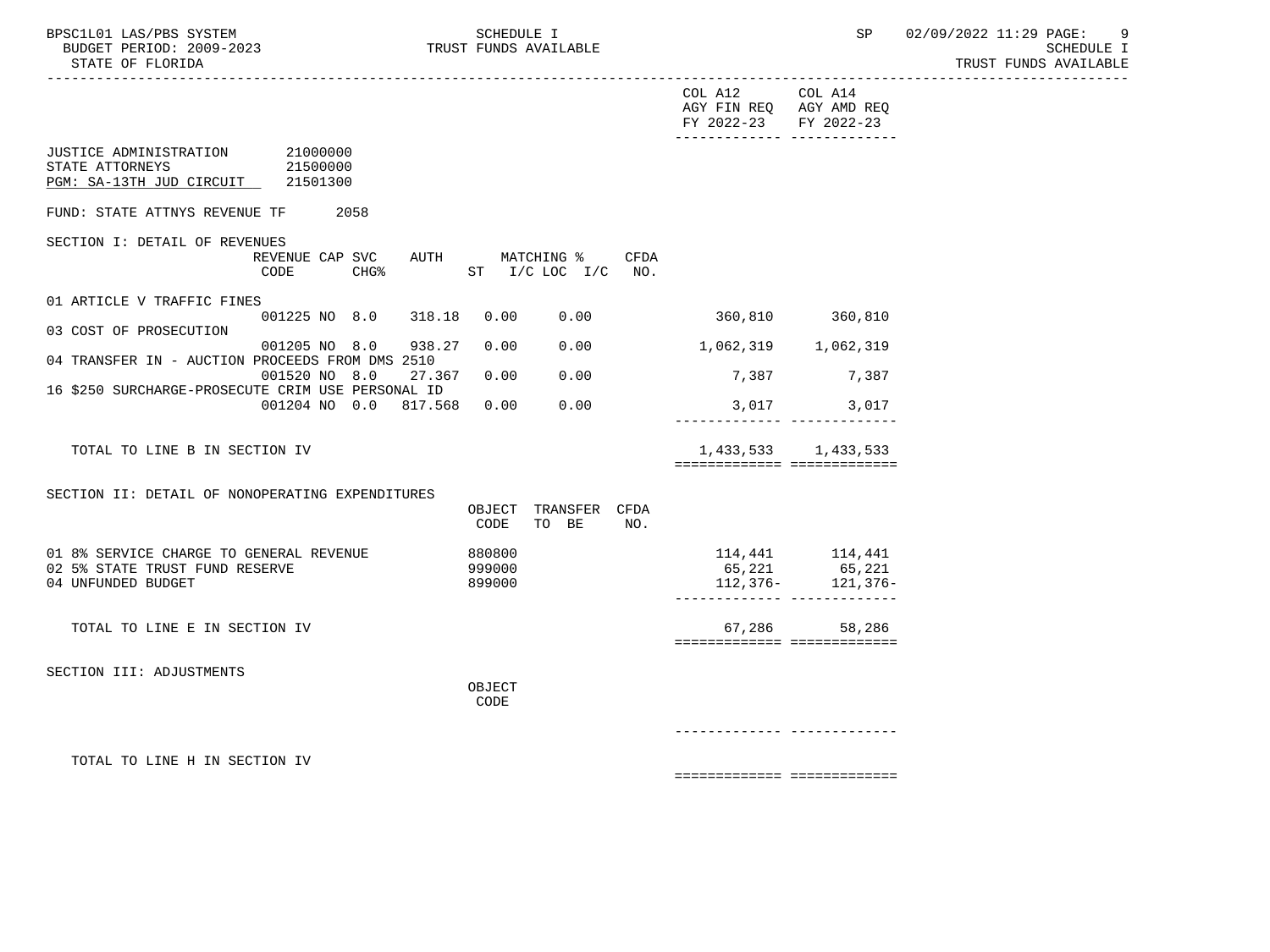LESS: FIXED CAPITAL OUTLAY (TOTAL ONLY) (F)<br>NRESERVED FUND BALANCE - JUNE 30 - BEFORE ADJ (G)

 NET ADJUSTMENTS (FROM SECTION III) (H) ADJUSTED UNRESERVED FUND BALANCE - JUNE 30 (I)

UNRESERVED FUND BALANCE - JUNE 30 - BEFORE ADJ (G)

|                                                                                                           |     | COL A12<br>AGY FIN REO<br>FY 2022-23 | COL A14<br>AGY AMD REQ<br>FY 2022-23 |
|-----------------------------------------------------------------------------------------------------------|-----|--------------------------------------|--------------------------------------|
| 21000000<br>JUSTICE ADMINISTRATION<br>21500000<br>STATE ATTORNEYS<br>PGM: SA-13TH JUD CIRCUIT<br>21501300 |     |                                      |                                      |
| 2058<br>FUND: STATE ATTNYS REVENUE TF                                                                     |     |                                      |                                      |
| SECTION IV: SUMMARY                                                                                       |     |                                      |                                      |
| UNRESERVED FUND BALANCE - JULY 1                                                                          | (A) | 1,309,547                            | 1,309,547                            |
| ADD: REVENUES (FROM SECTION I)                                                                            | (B) | 1,433,533                            | 1,433,533                            |
| TOTAL FUNDS AVAILABLE (LINE A + LINE B)                                                                   | (C) | 2,743,080                            | 2,743,080                            |
| LESS: OPERATING EXPENDITURES                                                                              | (D) | 2,675,794                            | 2,684,794                            |
| LESS: NONOPERATING EXPENDITURES (SECTION II)                                                              | (E) | 67,286                               | 58,286                               |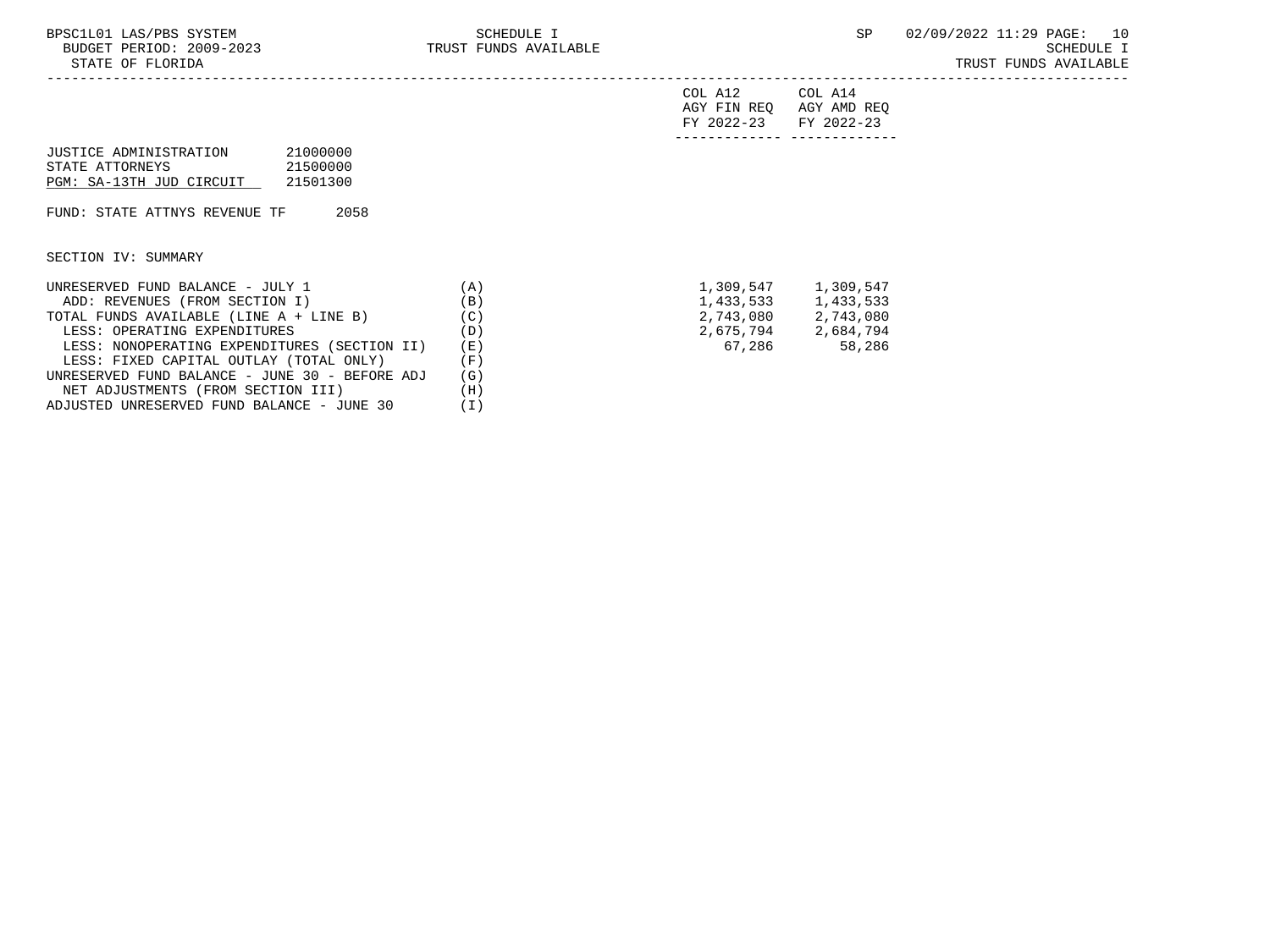|                                                                                                                                                                                                                                          |                                                        |                                        |                                      | COL A12 COL A14<br>FY 2022-23 FY 2022-23                    | AGY FIN REQ AGY AMD REQ<br>-------------- --------------            |
|------------------------------------------------------------------------------------------------------------------------------------------------------------------------------------------------------------------------------------------|--------------------------------------------------------|----------------------------------------|--------------------------------------|-------------------------------------------------------------|---------------------------------------------------------------------|
| JUSTICE ADMINISTRATION 21000000<br>STATE ATTORNEYS<br>PGM: SA-14TH JUD CIRCUIT 21501400                                                                                                                                                  | 21500000                                               |                                        |                                      |                                                             |                                                                     |
| FUND: STATE ATTNYS REVENUE TF                                                                                                                                                                                                            | 2058                                                   |                                        |                                      |                                                             |                                                                     |
| SECTION I: DETAIL OF REVENUES                                                                                                                                                                                                            | REVENUE CAP SVC AUTH MATCHING % CFDA<br>$CHG\$<br>CODE | ST I/C LOC I/C NO.                     |                                      |                                                             |                                                                     |
| 01 ARTICLE V TRAFFIC FINES                                                                                                                                                                                                               | 001225 NO 8.0 318.18                                   |                                        | 0.00 0.00                            | 132,240 132,240                                             |                                                                     |
| 03 WORTHLESS CHECKS                                                                                                                                                                                                                      | 001205 NO 8.0                                          | 0.00<br>832.08                         | 0.00                                 | 700                                                         | 700                                                                 |
| 04 COST OF PROSECUTION                                                                                                                                                                                                                   | 001205 NO 8.0 938.27                                   | 0.00                                   | 0.00                                 |                                                             | 715,192 715,192                                                     |
| TOTAL TO LINE B IN SECTION IV                                                                                                                                                                                                            |                                                        |                                        |                                      |                                                             | 848, 132 848, 132<br>===========================                    |
| SECTION II: DETAIL OF NONOPERATING EXPENDITURES                                                                                                                                                                                          |                                                        |                                        |                                      |                                                             |                                                                     |
|                                                                                                                                                                                                                                          |                                                        | CODE                                   | OBJECT TRANSFER CFDA<br>TO BE<br>NO. |                                                             |                                                                     |
| 01 8% SERVICE CHARGE TO GENERAL REVENUE<br>02 5% STATE TRUST FUND RESERVE                                                                                                                                                                |                                                        | 880800<br>999000                       |                                      |                                                             | 67,851 67,851<br>38,801 38,801<br>_________________________________ |
| TOTAL TO LINE E IN SECTION IV                                                                                                                                                                                                            |                                                        |                                        |                                      |                                                             | 106,652 106,652<br>============================                     |
| SECTION III: ADJUSTMENTS                                                                                                                                                                                                                 |                                                        | OBJECT<br>CODE                         |                                      |                                                             |                                                                     |
|                                                                                                                                                                                                                                          |                                                        |                                        |                                      |                                                             |                                                                     |
| TOTAL TO LINE H IN SECTION IV                                                                                                                                                                                                            |                                                        |                                        |                                      |                                                             | ============================                                        |
| SECTION IV: SUMMARY                                                                                                                                                                                                                      |                                                        |                                        |                                      |                                                             |                                                                     |
| UNRESERVED FUND BALANCE - JULY 1<br>ADD: REVENUES (FROM SECTION I)<br>TOTAL FUNDS AVAILABLE (LINE A + LINE B)<br>LESS: OPERATING EXPENDITURES<br>LESS: NONOPERATING EXPENDITURES (SECTION II)<br>LESS: FIXED CAPITAL OUTLAY (TOTAL ONLY) |                                                        | (A)<br>(B)<br>(C)<br>(D)<br>(E)<br>(F) |                                      | 3, 211, 362<br>848,132<br>4,059,494<br>1,298,741<br>106,652 | 3, 211, 362<br>848,132<br>4,059,494<br>1,302,741<br>106,652         |
| UNRESERVED FUND BALANCE - JUNE 30 - BEFORE ADJ<br>NET ADJUSTMENTS (FROM SECTION III)                                                                                                                                                     |                                                        | (G)<br>(H)                             |                                      | 2,654,101                                                   | 2,650,101                                                           |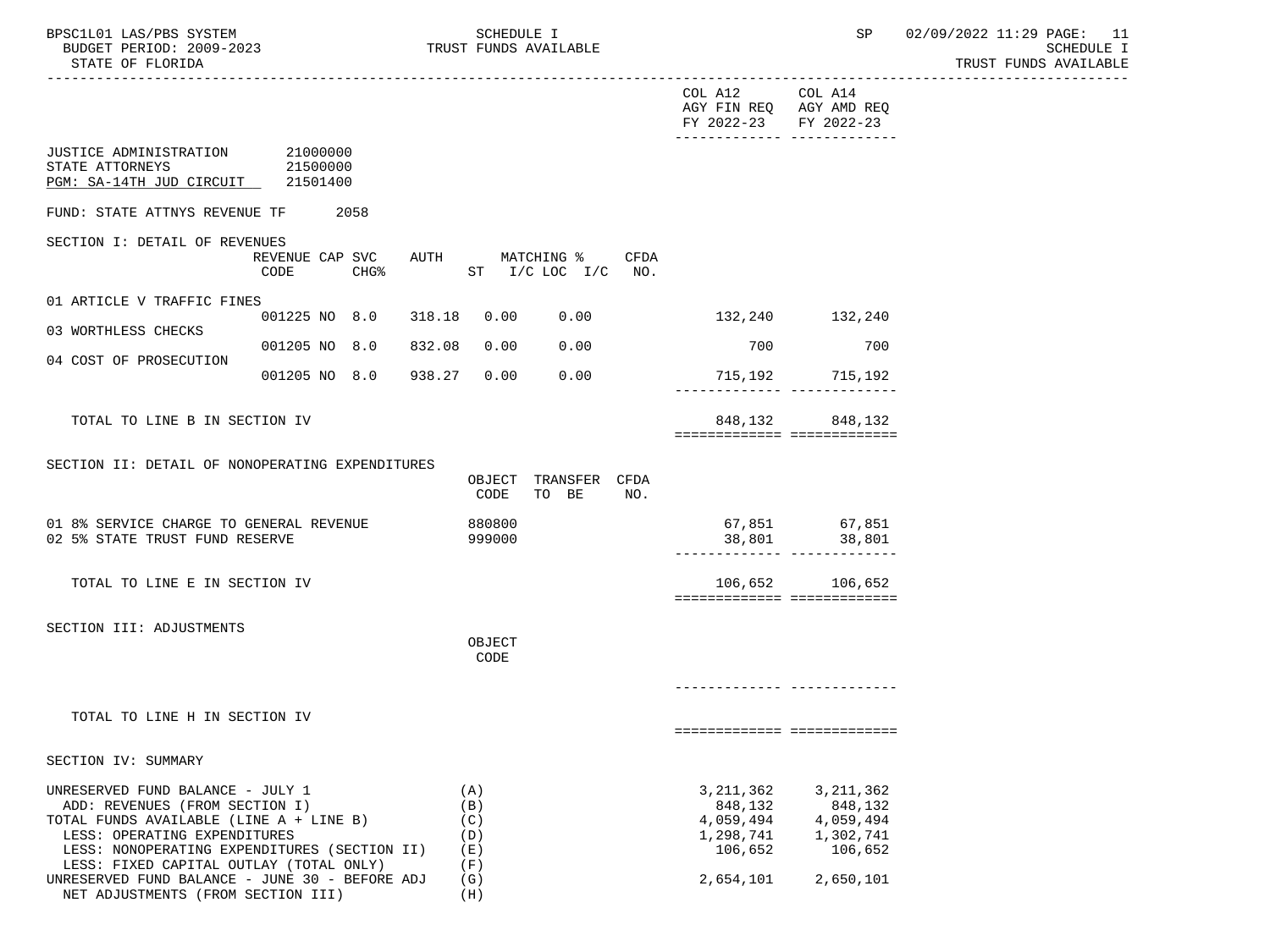| BPSC1L01 LAS/PBS SYSTEM<br>BUDGET PERIOD: 2009-2023<br>STATE OF FLORIDA                             | SCHEDULE I<br>TRUST FUNDS AVAILABLE |                                                            |                                                  | SP                      | $02/09/2022$ 11:29 PAGE: 12<br>SCHEDULE I<br>TRUST FUNDS AVAILABLE |
|-----------------------------------------------------------------------------------------------------|-------------------------------------|------------------------------------------------------------|--------------------------------------------------|-------------------------|--------------------------------------------------------------------|
|                                                                                                     |                                     |                                                            | COL A12<br>AGY FIN REQ AGY AMD REQ<br>FY 2022-23 | COL A14<br>FY 2022-23   |                                                                    |
| JUSTICE ADMINISTRATION 21000000<br>STATE ATTORNEYS<br>21500000<br>PGM: SA-14TH JUD CIRCUIT 21501400 |                                     |                                                            |                                                  |                         |                                                                    |
| 2058<br>FUND: STATE ATTNYS REVENUE TF                                                               |                                     |                                                            |                                                  |                         |                                                                    |
| SECTION IV: SUMMARY                                                                                 |                                     |                                                            |                                                  |                         |                                                                    |
| ADJUSTED UNRESERVED FUND BALANCE - JUNE 30                                                          | (1)                                 |                                                            |                                                  | 2,654,101 2,650,101     |                                                                    |
| SCHEDULE IB: DETAIL OF UNRESERVED FUND BALANCE                                                      | FUNDING SOURCE                      | $STATE(S)$ RESTRICTED $(R)$<br>NONSTATE(N) UNRESTRICTED(U) |                                                  |                         |                                                                    |
| 01 ARTICLE V TRAFFIC FINES                                                                          | S                                   | U                                                          | 363,370 363,370                                  |                         |                                                                    |
| 02 COST OF PROSECUTION                                                                              | $\rm S$                             | U                                                          |                                                  | 2, 222, 947 2, 218, 947 |                                                                    |
| 03 WORTHLESS CHECKS                                                                                 | $\rm S$                             | U                                                          |                                                  | 67,586 67,586           |                                                                    |
| 04 CRIMINAL USE OF PERSONAL ID                                                                      | S                                   | U                                                          | 198                                              | 198                     |                                                                    |

ADJUSTED UNRESERVED FUND BALANCE - JUNE 30 2,654,101 2,650,101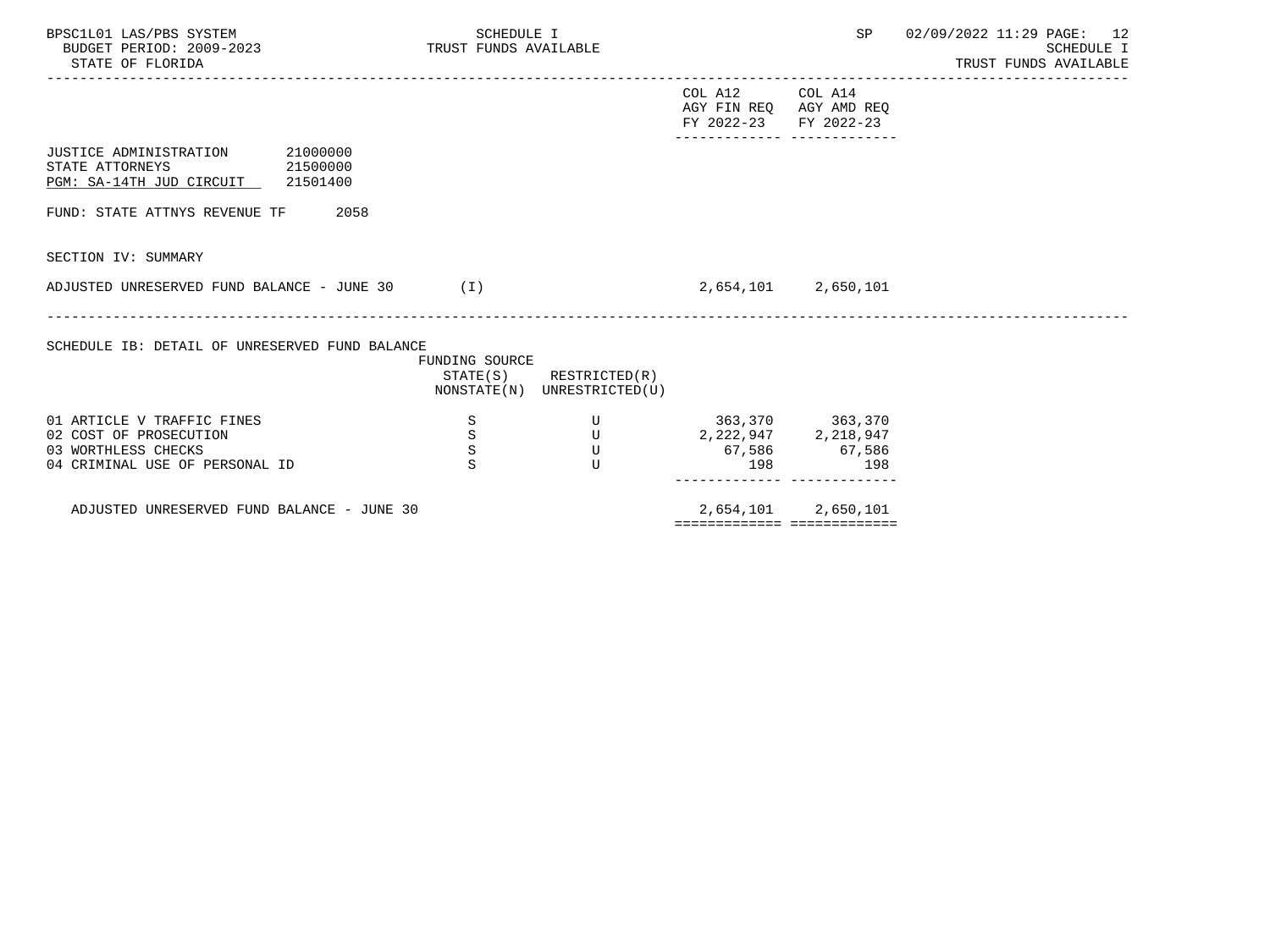|                                                                                         |                                                                    |                  |                        |      | COL A12 COL A14<br>AGY FIN REQ AGY AMD REQ<br>FY 2022-23 FY 2022-23 | -------------- --------------                                |  |
|-----------------------------------------------------------------------------------------|--------------------------------------------------------------------|------------------|------------------------|------|---------------------------------------------------------------------|--------------------------------------------------------------|--|
| JUSTICE ADMINISTRATION 21000000<br>STATE ATTORNEYS<br>PGM: SA-15TH JUD CIRCUIT 21501500 | 21500000                                                           |                  |                        |      |                                                                     |                                                              |  |
| FUND: STATE ATTNYS REVENUE TF                                                           | 2058                                                               |                  |                        |      |                                                                     |                                                              |  |
| SECTION I: DETAIL OF REVENUES                                                           | REVENUE CAP SVC AUTH MATCHING %<br>CHG% ST I/C LOC I/C NO.<br>CODE |                  |                        | CFDA |                                                                     |                                                              |  |
| 01 ARTICLE V TRAFFIC FINES                                                              |                                                                    |                  |                        |      |                                                                     |                                                              |  |
| 04 COST OF PROSECUTION                                                                  | 001225 NO 8.0 318.18 0.00 0.00 351,690 351,690                     |                  |                        |      |                                                                     |                                                              |  |
| 09 \$250 SURCHARGE-PROSECUTE CRIM USE PERSONAL ID                                       | 001205 NO 8.0 938.27 0.00                                          |                  | 0.00                   |      | 3,000,000 3,000,000                                                 |                                                              |  |
|                                                                                         | 001204 NO 0.0 817.568 0.00                                         |                  | 0.00                   |      |                                                                     | 8,500 8,500                                                  |  |
| TOTAL TO LINE B IN SECTION IV                                                           |                                                                    |                  |                        |      |                                                                     | 3, 360, 190 3, 360, 190                                      |  |
|                                                                                         |                                                                    |                  |                        |      |                                                                     | ============================                                 |  |
| SECTION II: DETAIL OF NONOPERATING EXPENDITURES                                         |                                                                    |                  |                        |      |                                                                     |                                                              |  |
|                                                                                         |                                                                    | OBJECT<br>CODE   | TRANSFER CFDA<br>TO BE | NO.  |                                                                     |                                                              |  |
| 01 8% SERVICE CHARGE TO GENERAL REVENUE<br>02 5% STATE TRUST FUND RESERVE               |                                                                    | 880800<br>999000 |                        |      |                                                                     | 268,135 268,135<br>153,610 153,610<br>-------- ------------- |  |
| TOTAL TO LINE E IN SECTION IV                                                           |                                                                    |                  |                        |      |                                                                     | 421,745 421,745<br>============================              |  |
| SECTION III: ADJUSTMENTS                                                                |                                                                    |                  |                        |      |                                                                     |                                                              |  |
|                                                                                         |                                                                    | OBJECT<br>CODE   |                        |      |                                                                     |                                                              |  |
|                                                                                         |                                                                    |                  |                        |      |                                                                     |                                                              |  |
| TOTAL TO LINE H IN SECTION IV                                                           |                                                                    |                  |                        |      |                                                                     |                                                              |  |
|                                                                                         |                                                                    |                  |                        |      |                                                                     | ============================                                 |  |
| SECTION IV: SUMMARY                                                                     |                                                                    |                  |                        |      |                                                                     |                                                              |  |
| UNRESERVED FUND BALANCE - JULY 1                                                        |                                                                    | (A)              |                        |      | 3,323,029                                                           | 3,323,029                                                    |  |
| ADD: REVENUES (FROM SECTION I)                                                          |                                                                    | (B)              |                        |      | 3,360,190                                                           | 3,360,190                                                    |  |
| TOTAL FUNDS AVAILABLE (LINE A + LINE B)                                                 |                                                                    | (C)              |                        |      | 6,683,219                                                           | 6,683,219                                                    |  |
| LESS: OPERATING EXPENDITURES<br>LESS: NONOPERATING EXPENDITURES (SECTION II)            |                                                                    | (D)<br>(E)       |                        |      | 3,262,151<br>421,745                                                | 3, 267, 151<br>421,745                                       |  |
| LESS: FIXED CAPITAL OUTLAY (TOTAL ONLY)                                                 |                                                                    | (F)              |                        |      |                                                                     |                                                              |  |
| UNRESERVED FUND BALANCE - JUNE 30 - BEFORE ADJ<br>NET ADJUSTMENTS (FROM SECTION III)    |                                                                    | (G)<br>(H)       |                        |      | 2,999,323                                                           | 2,994,323                                                    |  |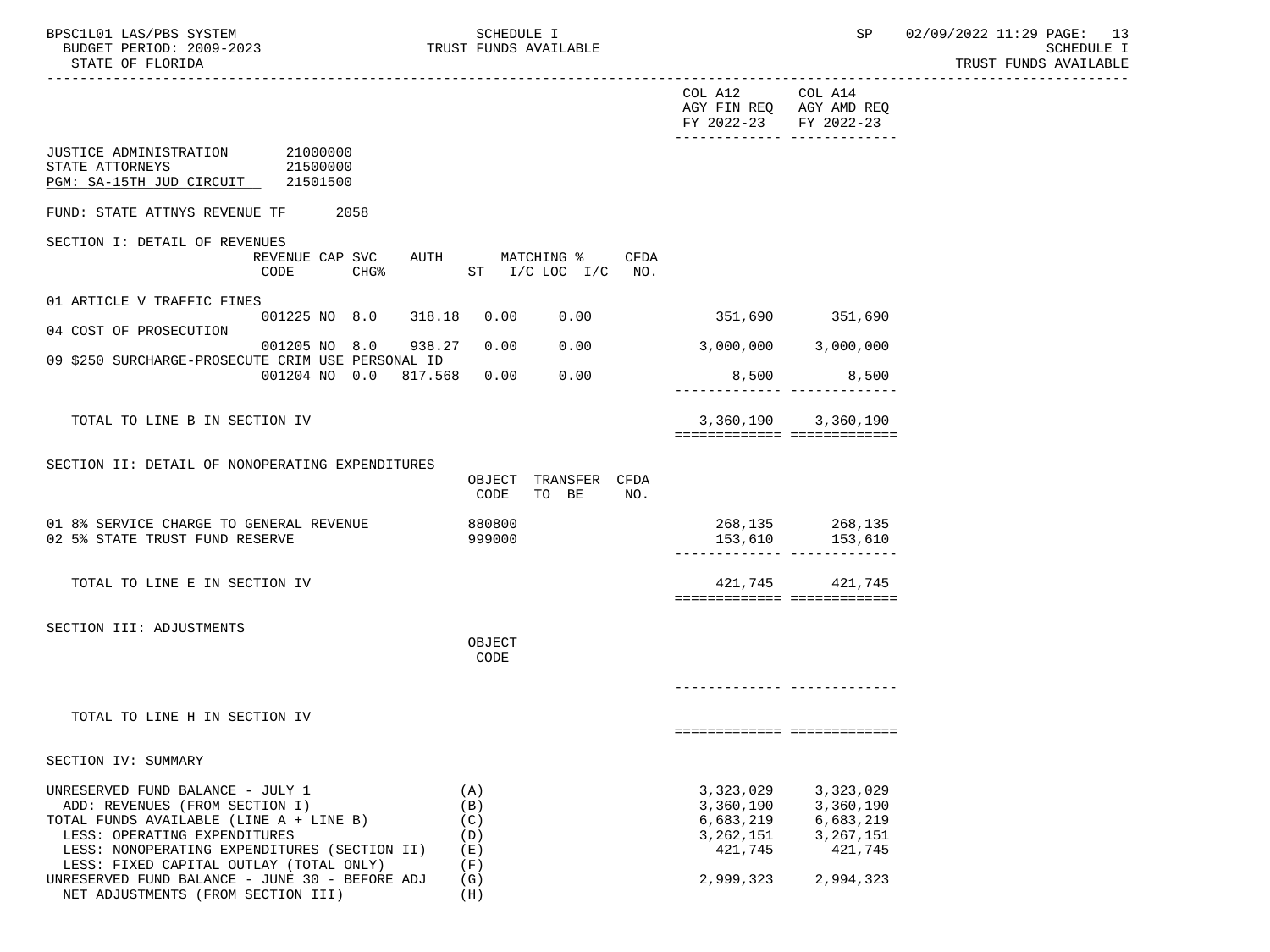| BPSC1L01 LAS/PBS SYSTEM<br>BUDGET PERIOD: 2009-2023<br>STATE OF FLORIDA                    |          | SCHEDULE I<br>TRUST FUNDS AVAILABLE |                                                            |                                                  | SP                    | 02/09/2022 11:29 PAGE: 14<br><b>SCHEDULE I</b><br>TRUST FUNDS AVAILABLE |
|--------------------------------------------------------------------------------------------|----------|-------------------------------------|------------------------------------------------------------|--------------------------------------------------|-----------------------|-------------------------------------------------------------------------|
|                                                                                            |          |                                     |                                                            | COL A12<br>AGY FIN REQ AGY AMD REQ<br>FY 2022-23 | COL A14<br>FY 2022-23 |                                                                         |
| JUSTICE ADMINISTRATION<br>STATE ATTORNEYS<br>21500000<br>PGM: SA-15TH JUD CIRCUIT 21501500 | 21000000 |                                     |                                                            |                                                  |                       |                                                                         |
| FUND: STATE ATTNYS REVENUE TF                                                              | 2058     |                                     |                                                            |                                                  |                       |                                                                         |
| SECTION IV: SUMMARY                                                                        |          |                                     |                                                            |                                                  |                       |                                                                         |
| ADJUSTED UNRESERVED FUND BALANCE - JUNE 30                                                 |          | (1)                                 |                                                            |                                                  | 2,999,323 2,994,323   |                                                                         |
| SCHEDULE IB: DETAIL OF UNRESERVED FUND BALANCE                                             |          | FUNDING SOURCE                      | $STATE(S)$ RESTRICTED $(R)$<br>NONSTATE(N) UNRESTRICTED(U) |                                                  |                       |                                                                         |
| 01 ARTICLE V TRAFFIC FINES                                                                 |          | S                                   | U                                                          | 665,126 660,126                                  |                       |                                                                         |
| 02 COST OF PROSECUTION                                                                     |          | $\rm S$                             | $\overline{U}$                                             | 2,301,340<br>22,164<br>22,164                    |                       |                                                                         |
| 03 WORTHLESS CHECKS<br>04 CRIMINAL USE OF PERSONAL ID                                      |          | S<br>S                              | U<br>U                                                     |                                                  | 10,693 10,693         |                                                                         |
|                                                                                            |          |                                     |                                                            |                                                  |                       |                                                                         |

ADJUSTED UNRESERVED FUND BALANCE - JUNE 30 2,999,323 2,994,323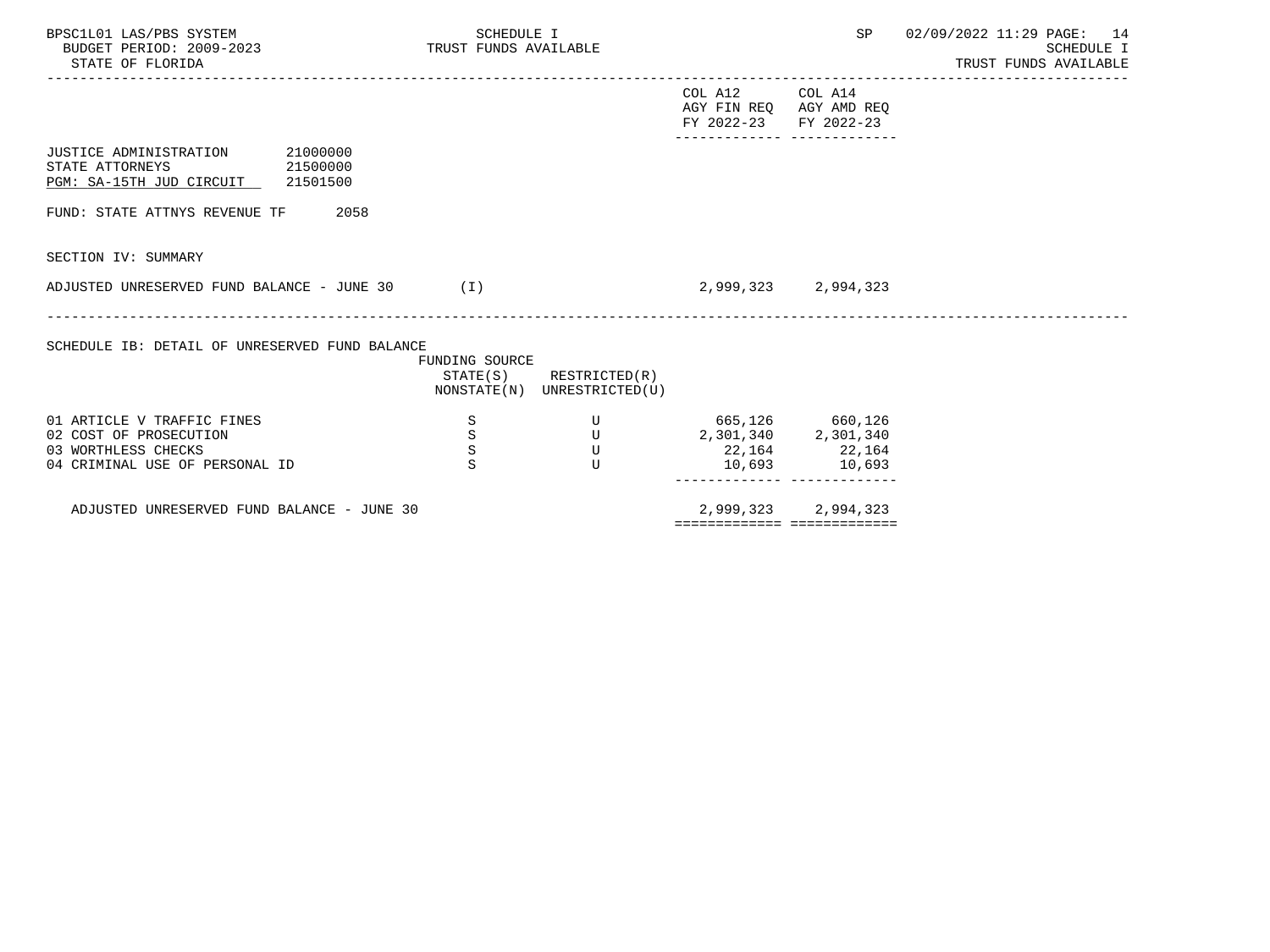|                                                                                         |                            |                       |                  |                                                                            |      | COL A12<br>FY 2022-23 FY 2022-23 | COL A14<br>AGY FIN REQ AGY AMD REQ<br>________________________________ |
|-----------------------------------------------------------------------------------------|----------------------------|-----------------------|------------------|----------------------------------------------------------------------------|------|----------------------------------|------------------------------------------------------------------------|
| JUSTICE ADMINISTRATION 21000000<br>STATE ATTORNEYS<br>PGM: SA-20TH JUD CIRCUIT 21502000 | 21500000                   |                       |                  |                                                                            |      |                                  |                                                                        |
| FUND: STATE ATTNYS REVENUE TF 2058                                                      |                            |                       |                  |                                                                            |      |                                  |                                                                        |
| SECTION I: DETAIL OF REVENUES                                                           | CODE                       |                       |                  | REVENUE CAP SVC AUTH MATCHING %<br>CHG <sup>&amp;</sup> ST I/C LOC I/C NO. | CFDA |                                  |                                                                        |
| 01 ARTICLE V TRAFFIC FINES                                                              |                            |                       |                  | 001225 NO 8.0 318.18 0.00 0.00                                             |      | 285,570 285,570                  |                                                                        |
| 03 WORTHLESS CHECKS                                                                     |                            |                       |                  |                                                                            |      |                                  |                                                                        |
|                                                                                         |                            | 000100 YES 8.0 938.27 | 0.00             | 0.00                                                                       |      | 2,133                            | 2,133                                                                  |
| 04 COST OF PROSECUTION                                                                  | 001205 NO 8.0 938.27       |                       | 0.00             | 0.00                                                                       |      |                                  | 964,819 964,819                                                        |
| 16 RESTITUTION                                                                          |                            |                       |                  |                                                                            |      |                                  |                                                                        |
| 17 TRANSFER IN - AUCTION PROCEEDS FROM DMS 2510                                         | 001204 NO 0.0              | 817.568               | 0.00             | 0.00                                                                       |      | 1,700                            | 1,700                                                                  |
|                                                                                         | 001520 NO 8.0              | 27.367 0.00           |                  | 0.00                                                                       |      | $30,000$ 30,000                  |                                                                        |
| 19 \$250 SURCHARGE-PROSECUTE CRIM USE PERSONAL ID                                       | 001204 NO 0.0 817.568 0.00 |                       |                  | 0.00                                                                       |      |                                  | 3,564 3,564                                                            |
|                                                                                         |                            |                       |                  |                                                                            |      |                                  |                                                                        |
| TOTAL TO LINE B IN SECTION IV                                                           |                            |                       |                  |                                                                            |      |                                  | 1,287,786 1,287,786<br>============================                    |
|                                                                                         |                            |                       |                  |                                                                            |      |                                  |                                                                        |
| SECTION II: DETAIL OF NONOPERATING EXPENDITURES                                         |                            |                       | OBJECT<br>CODE   | TRANSFER CFDA<br>TO BE                                                     | NO.  |                                  |                                                                        |
| 01 8% SERVICE CHARGE TO GENERAL REVENUE<br>02 5% STATE TRUST FUND RESERVE               |                            |                       | 880800<br>999000 |                                                                            |      |                                  | 102,602 102,602<br>56,090 56,090                                       |
| TOTAL TO LINE E IN SECTION IV                                                           |                            |                       |                  |                                                                            |      |                                  | 158,692 158,692<br>============================                        |
| SECTION III: ADJUSTMENTS                                                                |                            |                       |                  |                                                                            |      |                                  |                                                                        |
|                                                                                         |                            |                       | OBJECT<br>CODE   |                                                                            |      |                                  |                                                                        |
|                                                                                         |                            |                       |                  |                                                                            |      |                                  |                                                                        |
| TOTAL TO LINE H IN SECTION IV                                                           |                            |                       |                  |                                                                            |      |                                  |                                                                        |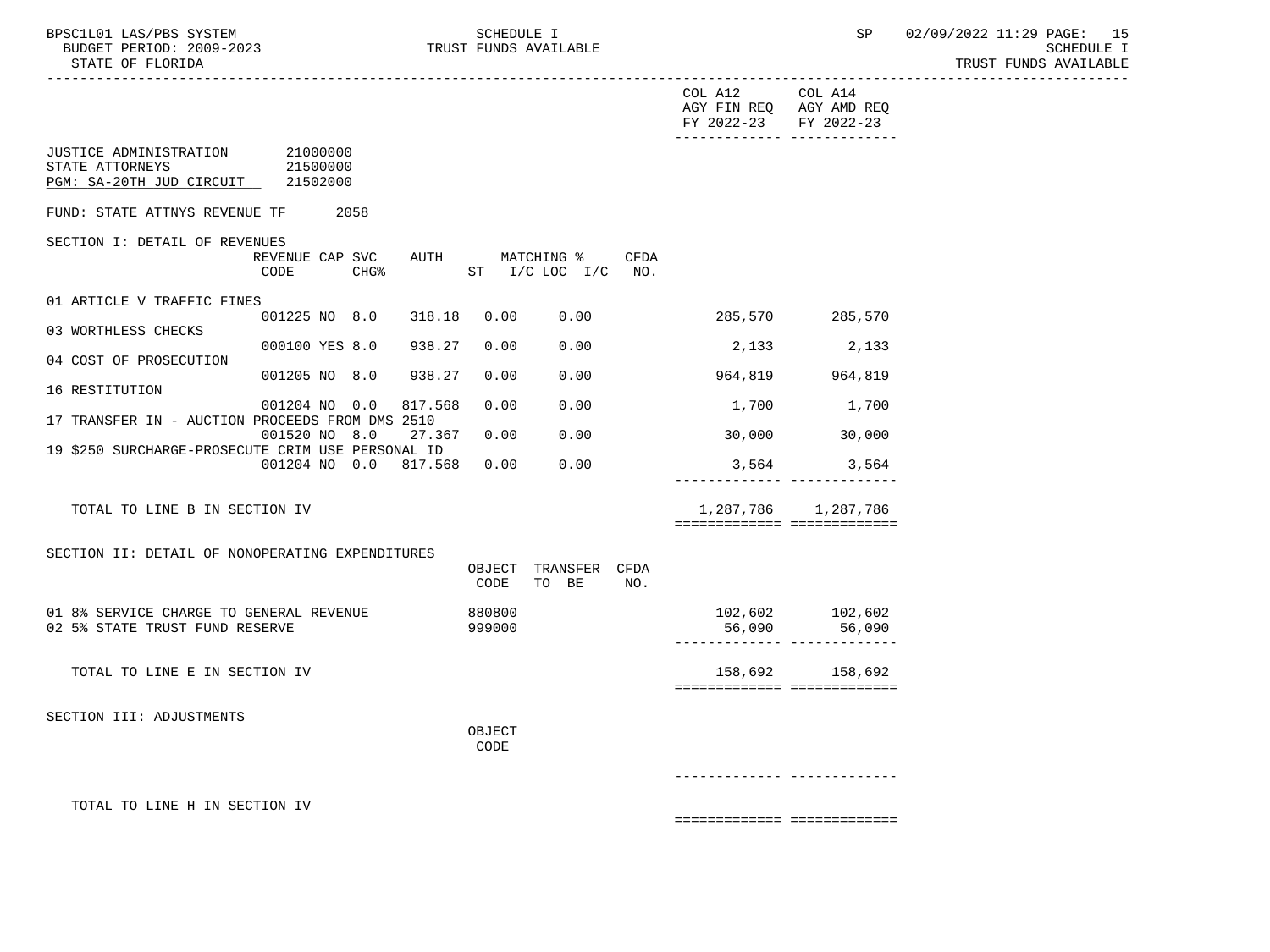| BPSC1L01 LAS/PBS SYSTEM<br>BUDGET PERIOD: 2009-2023<br>STATE OF FLORIDA                                                                                                                                                                                                                                                                                                                         | SCHEDULE I<br>TRUST FUNDS AVAILABLE    |                                                                                                                                               |                                                                                                         |                                                                                                                                                   | SP 02/09/2022 11:29 PAGE: 16<br><b>SCHEDULE I</b><br>TRUST FUNDS AVAILABLE |
|-------------------------------------------------------------------------------------------------------------------------------------------------------------------------------------------------------------------------------------------------------------------------------------------------------------------------------------------------------------------------------------------------|----------------------------------------|-----------------------------------------------------------------------------------------------------------------------------------------------|---------------------------------------------------------------------------------------------------------|---------------------------------------------------------------------------------------------------------------------------------------------------|----------------------------------------------------------------------------|
|                                                                                                                                                                                                                                                                                                                                                                                                 |                                        |                                                                                                                                               | COL A12 COL A14<br>AGY FIN REQ AGY AMD REQ<br>FY 2022-23 FY 2022-23<br>________________________________ |                                                                                                                                                   |                                                                            |
| JUSTICE ADMINISTRATION 21000000<br>STATE ATTORNEYS<br>21500000<br>PGM: SA-20TH JUD CIRCUIT 21502000                                                                                                                                                                                                                                                                                             |                                        |                                                                                                                                               |                                                                                                         |                                                                                                                                                   |                                                                            |
| FUND: STATE ATTNYS REVENUE TF 2058                                                                                                                                                                                                                                                                                                                                                              |                                        |                                                                                                                                               |                                                                                                         |                                                                                                                                                   |                                                                            |
| SECTION IV: SUMMARY                                                                                                                                                                                                                                                                                                                                                                             |                                        |                                                                                                                                               |                                                                                                         |                                                                                                                                                   |                                                                            |
| UNRESERVED FUND BALANCE - JULY 1<br>ADD: REVENUES (FROM SECTION I)<br>TOTAL FUNDS AVAILABLE (LINE $A + LINE B$ ) (C)<br>LESS: OPERATING EXPENDITURES<br>LESS: NONOPERATING EXPENDITURES (SECTION II)<br>LESS: FIXED CAPITAL OUTLAY (TOTAL ONLY)<br>UNRESERVED FUND BALANCE - JUNE 30 - BEFORE ADJ $(G)$<br>NET ADJUSTMENTS (FROM SECTION III)<br>ADJUSTED UNRESERVED FUND BALANCE - JUNE 30 (I) | (A)<br>(B)<br>(D)<br>(E)<br>(F)<br>(H) |                                                                                                                                               |                                                                                                         | 1,273,006 1,273,006<br>1,287,786 1,287,786<br>2,560,792 2,560,792<br>2,149,580 2,184,580<br>158,692 158,692<br>252,520 217,520<br>252,520 217,520 |                                                                            |
|                                                                                                                                                                                                                                                                                                                                                                                                 |                                        |                                                                                                                                               |                                                                                                         |                                                                                                                                                   |                                                                            |
| SCHEDULE IB: DETAIL OF UNRESERVED FUND BALANCE                                                                                                                                                                                                                                                                                                                                                  | FUNDING SOURCE                         | $STATE(S)$ RESTRICTED $(R)$<br>NONSTATE(N) UNRESTRICTED(U)                                                                                    |                                                                                                         |                                                                                                                                                   |                                                                            |
| 01 ARTICLE V TRAFFIC FINES<br>02 COST OF PROSECUTION<br>03 WORTHLESS CHECKS<br>04 CRIMINAL USE OF PERSONAL ID                                                                                                                                                                                                                                                                                   | S<br>$\mathbf S$<br>S<br>S             | $\begin{matrix} & & & \\ & & \mathbf{U} & \\ & & \mathbf{U} & \\ & & \mathbf{U} & \\ \end{matrix}$<br>$\overline{\mathbf{U}}$<br>$\mathbf{U}$ | 37,725 37,725<br>213, 457 178, 457<br>577<br>761                                                        | 577<br>761                                                                                                                                        |                                                                            |
| ADJUSTED UNRESERVED FUND BALANCE - JUNE 30                                                                                                                                                                                                                                                                                                                                                      |                                        |                                                                                                                                               |                                                                                                         | 252,520 217,520                                                                                                                                   |                                                                            |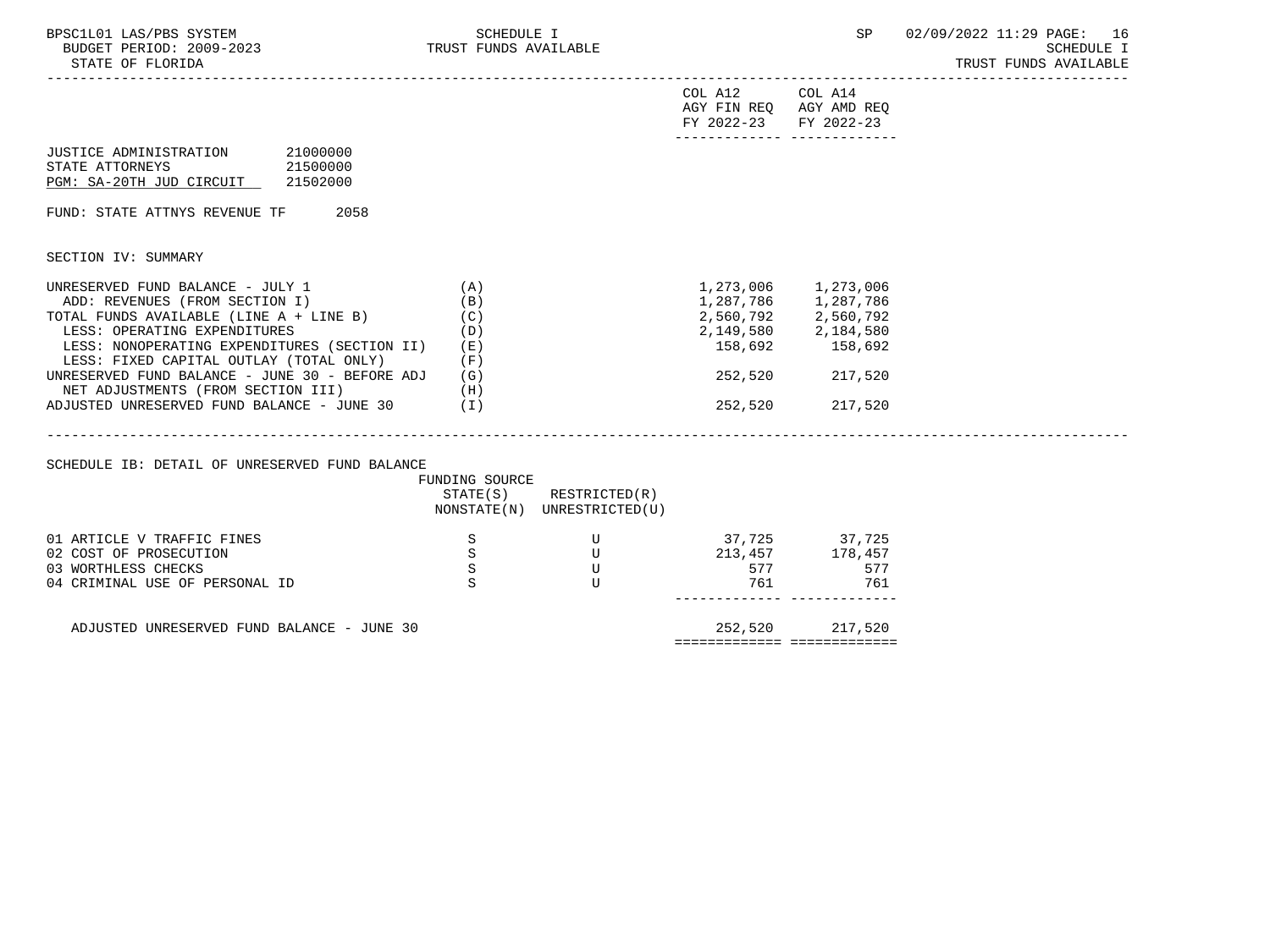NET ADJUSTMENTS (FROM SECTION III) (H)

 ----------------------------------------------------------------------------------------------------------------------------------- COL A12 COL A14 AGY FIN REQ AGY AMD REQ FY 2022-23 FY 2022-23 ------------- ------------- JUSTICE ADMINISTRATION STATE ATTORNEYS 21500000 PGM: SA-11TH JUD CIRCUIT 21501100 FUND: CHILD SUPPORT TRUST FUND 2084 SECTION I: DETAIL OF REVENUES REVENUE CAP SVC AUTH MATCHING % CFDA CODE CHG<sup>&</sup> ST I/C LOC I/C NO. 02 CHILD SUPPORT ENF-QUASI JUDICIAL-VIA DOR 2261 001510 NO 0.0 409.25995 0.00 0.00 93.563 371,405 371,405 03 TRANSFER IN - STATE FUNDS VIA DOR 2261 001500 NO 0.0 409.25995 0.00 0.00 9,613,830 9,613,830 04 TRANSFER IN - FEDERAL FUNDS VIA DOR 2261 001510 NO 0.0 409.25995 0.00 0.00 93.563 18,662,140 18,662,140 10 CHILD SUPPORT INDIRECT COST VIA DOR 2261 001510 NO 0.0 409.25995 0.00 0.00 93.563 1,174,643 1,174,643 ------------- ------------- TOTAL TO LINE B IN SECTION IV 29,822,018 29,822,018 ============= ============= SECTION II: DETAIL OF NONOPERATING EXPENDITURES OBJECT TRANSFER CFDA CODE TO BE NO. ------------- ------------- TOTAL TO LINE E IN SECTION IV =================================== SECTION III: ADJUSTMENTS **OBJECT CODE**  ------------- ------------- TOTAL TO LINE H IN SECTION IV ============= ============= SECTION IV: SUMMARY UNRESERVED FUND BALANCE - JULY 1 (A) (A) 4,904,439 4,904,439 4,904,439 4,904,439 4,904,439 4,904,439 (B) ADD: REVENUES (FROM SECTION I) (B) TOTAL FUNDS AVAILABLE (LINE A + LINE B)  $(C)$ <br>194,726,457 34,726,457 34,726,457 32,905,522 (D) 15SS: OPERATING EXPENDITURES LESS: OPERATING EXPENDITURES (D) 30,768,737 32,905,522 LESS: NONOPERATING EXPENDITURES (SECTION II) (E) LESS: FIXED CAPITAL OUTLAY (TOTAL ONLY) (F) UNRESERVED FUND BALANCE - JUNE 30 - BEFORE ADJ (G) 3,957,720 1,820,935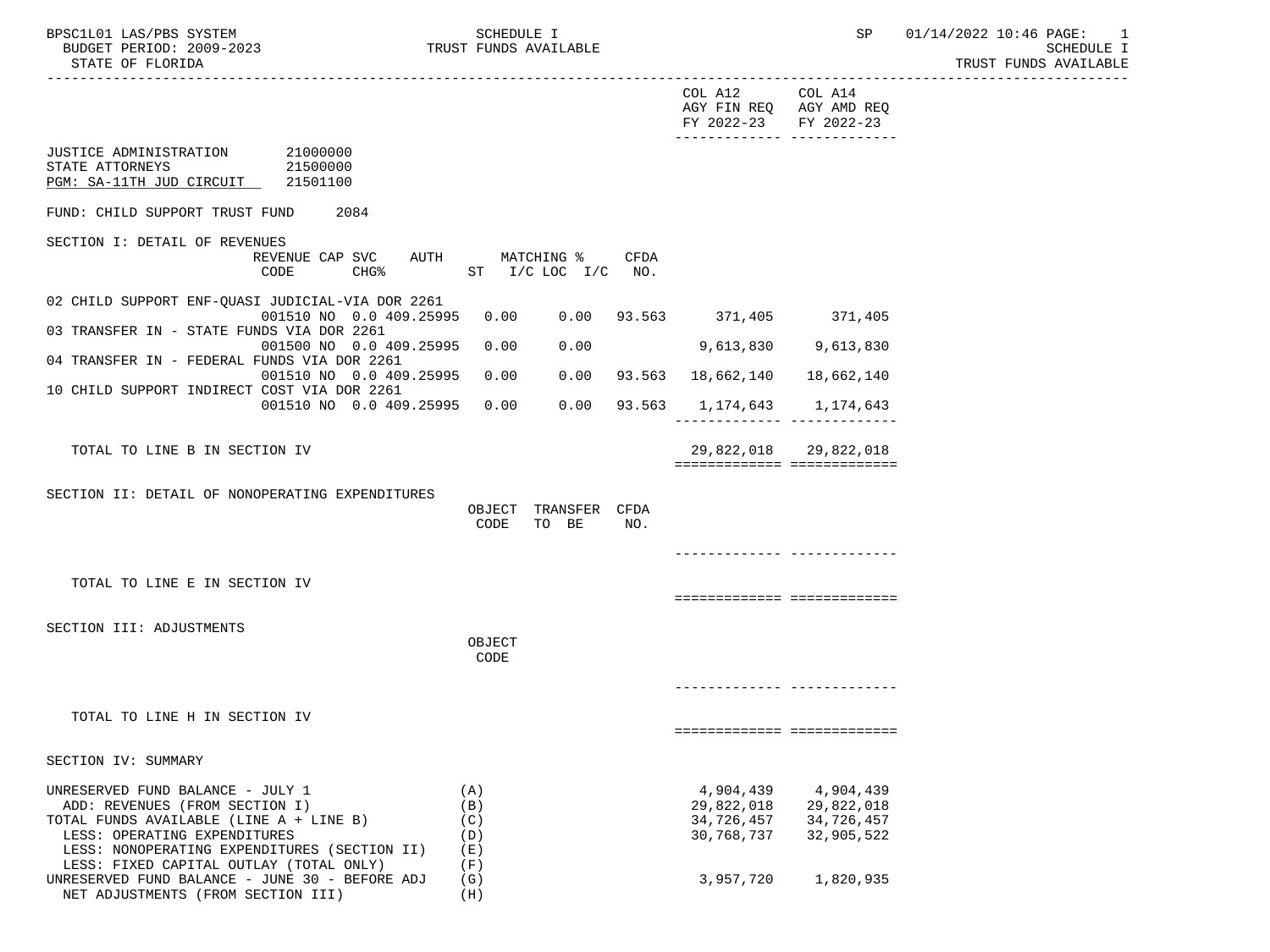| BPSC1L01 LAS/PBS SYSTEM<br>BUDGET PERIOD: 2009-2023<br>STATE OF FLORIDA                    |          | SCHEDULE I<br>TRUST FUNDS AVAILABLE |                                                            |                                                  | SP                                         | 01/14/2022 10:46 PAGE: 2<br>SCHEDULE I<br>TRUST FUNDS AVAILABLE |
|--------------------------------------------------------------------------------------------|----------|-------------------------------------|------------------------------------------------------------|--------------------------------------------------|--------------------------------------------|-----------------------------------------------------------------|
|                                                                                            |          |                                     |                                                            | COL A12<br>AGY FIN REO AGY AMD REO<br>FY 2022-23 | COL A14<br>FY 2022-23                      |                                                                 |
| JUSTICE ADMINISTRATION<br>21500000<br>STATE ATTORNEYS<br>PGM: SA-11TH JUD CIRCUIT 21501100 | 21000000 |                                     |                                                            |                                                  |                                            |                                                                 |
| FUND: CHILD SUPPORT TRUST FUND                                                             | 2084     |                                     |                                                            |                                                  |                                            |                                                                 |
| SECTION IV: SUMMARY                                                                        |          |                                     |                                                            |                                                  |                                            |                                                                 |
| ADJUSTED UNRESERVED FUND BALANCE - JUNE 30                                                 |          | (I)                                 |                                                            |                                                  | 3,957,720 1,820,935                        |                                                                 |
| SCHEDULE IB: DETAIL OF UNRESERVED FUND BALANCE                                             |          | <b>FUNDING SOURCE</b>               | $STATE(S)$ RESTRICTED $(R)$<br>NONSTATE(N) UNRESTRICTED(U) |                                                  |                                            |                                                                 |
| 05 CHILD SUPPORT INDIRECT COST<br>06 CHILD SUPPORT ENFORCEMENT GEN OPERATIONS              |          | N<br>N                              | R<br>$\mathbb{R}$                                          |                                                  | 3, 262, 252 1, 125, 467<br>695,468 695,468 |                                                                 |
| ADJUSTED UNRESERVED FUND BALANCE - JUNE 30                                                 |          |                                     |                                                            |                                                  | 3,957,720 1,820,935                        |                                                                 |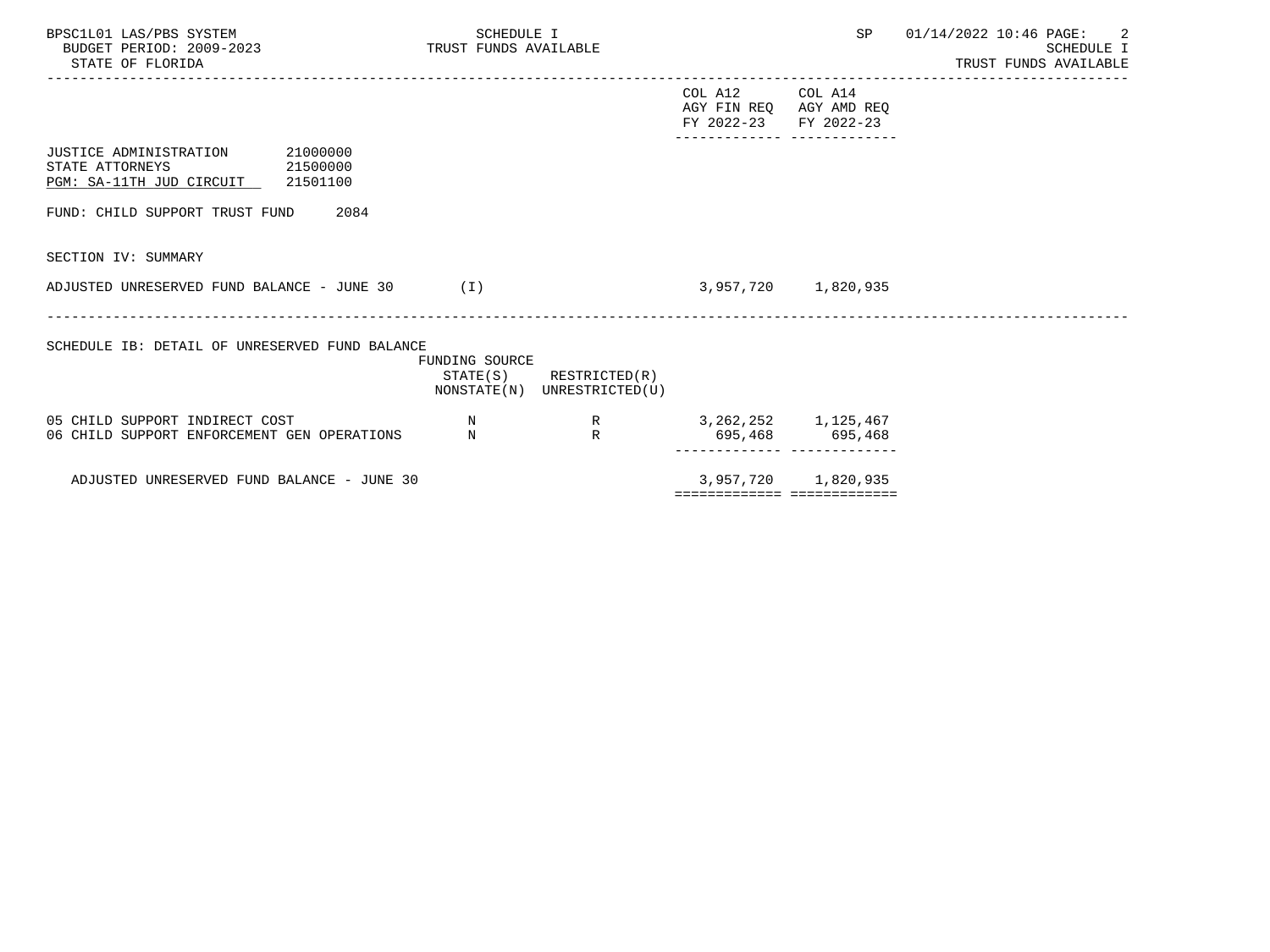|                                                                                                                                                                                                                                                                                                                                  |                                                                             | COL A12 COL A14<br>FY 2022-23 FY 2022-23 | AGY FIN REQ AGY AMD REQ                                                                                                                     |
|----------------------------------------------------------------------------------------------------------------------------------------------------------------------------------------------------------------------------------------------------------------------------------------------------------------------------------|-----------------------------------------------------------------------------|------------------------------------------|---------------------------------------------------------------------------------------------------------------------------------------------|
| JUSTICE ADMINISTRATION 21000000<br>STATE ATTORNEYS<br>21500000<br>PGM: SA-4TH JUD CIRCUIT 21500400                                                                                                                                                                                                                               |                                                                             |                                          |                                                                                                                                             |
| FUND: FORFEIT/INVES SUPPORT TF 2316                                                                                                                                                                                                                                                                                              |                                                                             |                                          |                                                                                                                                             |
| SECTION I: DETAIL OF REVENUES<br>CODE                                                                                                                                                                                                                                                                                            | REVENUE CAP SVC AUTH MATCHING % CFDA<br>CHG <sup>§</sup> ST I/C LOC I/C NO. |                                          |                                                                                                                                             |
| 01 FINES, FORFEITURES, JUDGEMENTS AND PENALTIES<br>001200 NO 8.0 27.3451 0.00 0.00                                                                                                                                                                                                                                               |                                                                             |                                          | 200,000 200,000                                                                                                                             |
| TOTAL TO LINE B IN SECTION IV                                                                                                                                                                                                                                                                                                    |                                                                             |                                          | 200,000 200,000<br>============================                                                                                             |
| SECTION II: DETAIL OF NONOPERATING EXPENDITURES                                                                                                                                                                                                                                                                                  | OBJECT TRANSFER CFDA<br>CODE<br>TO BE NO.                                   |                                          |                                                                                                                                             |
| 02 8% SERVICE CHARGE TO GENERAL REVENUE<br>99 5% STATE TRUST FUND RESERVE                                                                                                                                                                                                                                                        | 880800<br>999000                                                            |                                          | 16,000 16,000<br>$9,200$ $9,200$                                                                                                            |
| TOTAL TO LINE E IN SECTION IV                                                                                                                                                                                                                                                                                                    |                                                                             |                                          | 25,200 25,200<br>-------------- -------------                                                                                               |
| SECTION III: ADJUSTMENTS                                                                                                                                                                                                                                                                                                         | OBJECT<br>CODE                                                              |                                          |                                                                                                                                             |
| TOTAL TO LINE H IN SECTION IV                                                                                                                                                                                                                                                                                                    |                                                                             | ============================             |                                                                                                                                             |
| SECTION IV: SUMMARY                                                                                                                                                                                                                                                                                                              |                                                                             |                                          |                                                                                                                                             |
| UNRESERVED FUND BALANCE - JULY 1<br>ADD: REVENUES (FROM SECTION I)<br>TOTAL FUNDS AVAILABLE (LINE A + LINE B)<br>LESS: OPERATING EXPENDITURES<br>LESS: NONOPERATING EXPENDITURES (SECTION II)<br>LESS: FIXED CAPITAL OUTLAY (TOTAL ONLY)<br>UNRESERVED FUND BALANCE - JUNE 30 - BEFORE ADJ<br>NET ADJUSTMENTS (FROM SECTION III) | (A)<br>(B)<br>(C)<br>(D)<br>(E)<br>(F)<br>(G)<br>(H)                        |                                          | 1,755,261 1,755,261<br>$200,000$ $200,000$<br>$1,955,261$ $1,955,261$<br>$666,845$ $1,466,845$<br>$25,200$ $25,200$<br>1, 263, 216 463, 216 |
| ADJUSTED UNRESERVED FUND BALANCE - JUNE 30                                                                                                                                                                                                                                                                                       | (I)                                                                         | 1,263,216                                | 463,216                                                                                                                                     |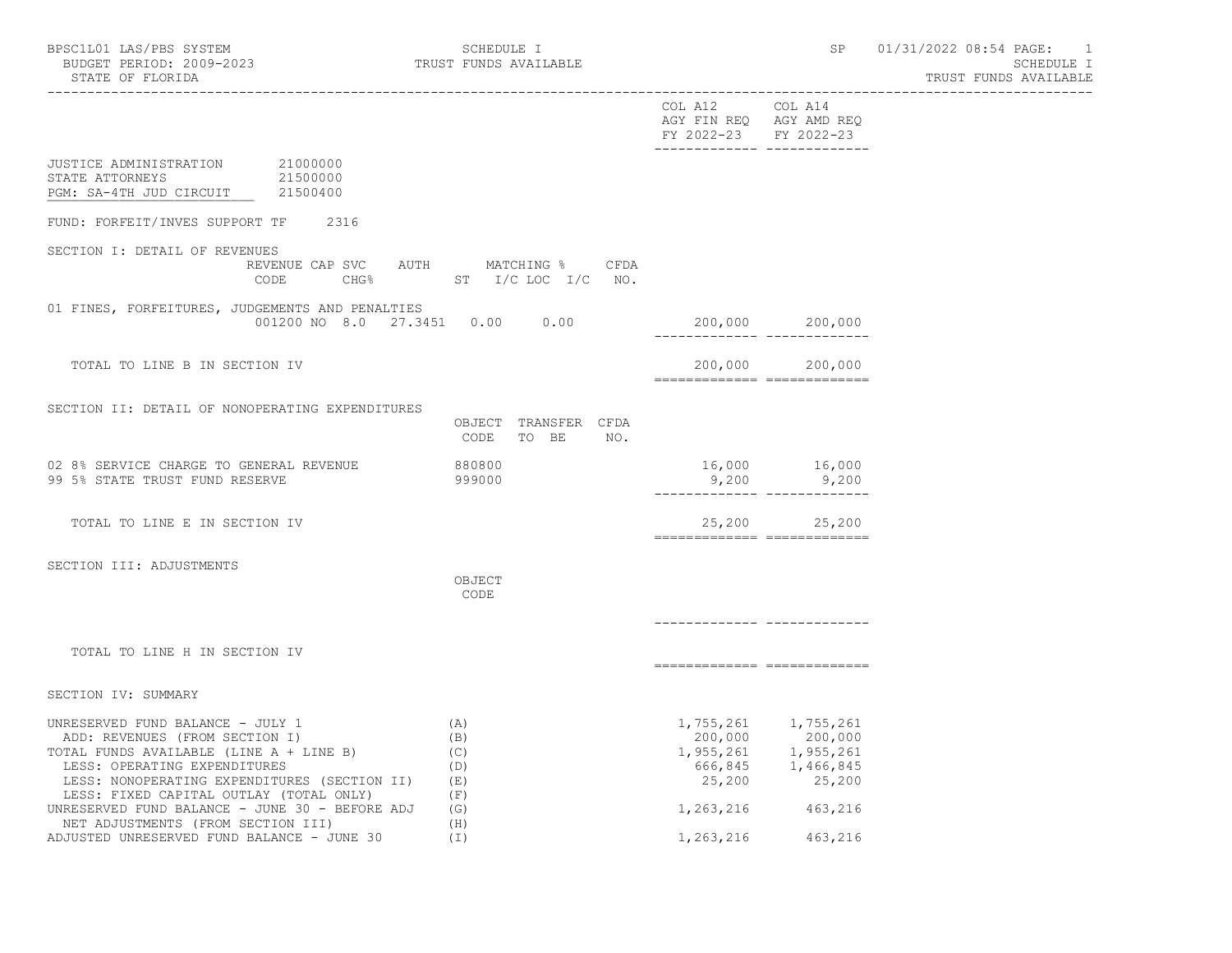| BPSC1L01 LAS/PBS SYSTEM<br>BUDGET PERIOD: 2009-2023<br>STATE OF FLORIDA                   |          | SCHEDULE I<br>TRUST FUNDS AVAILABLE |                                                           |                                                                     | SP                          | $01/31/2022$ 08:54 PAGE: 2<br>SCHEDULE I<br>TRUST FUNDS AVAILABLE |
|-------------------------------------------------------------------------------------------|----------|-------------------------------------|-----------------------------------------------------------|---------------------------------------------------------------------|-----------------------------|-------------------------------------------------------------------|
|                                                                                           |          |                                     |                                                           | COL A12 COL A14<br>AGY FIN REQ AGY AMD REQ<br>FY 2022-23 FY 2022-23 | ------------ -------------- |                                                                   |
| JUSTICE ADMINISTRATION<br>21500000<br>STATE ATTORNEYS<br>PGM: SA-4TH JUD CIRCUIT 21500400 | 21000000 |                                     |                                                           |                                                                     |                             |                                                                   |
| FUND: FORFEIT/INVES SUPPORT TF 2316                                                       |          |                                     |                                                           |                                                                     |                             |                                                                   |
| SCHEDULE IB: DETAIL OF UNRESERVED FUND BALANCE                                            |          | FUNDING SOURCE                      |                                                           |                                                                     |                             |                                                                   |
|                                                                                           |          |                                     | STATE (S) RESTRICTED (R)<br>NONSTATE (N) UNRESTRICTED (U) |                                                                     |                             |                                                                   |
| 01 FINES FORFEITURES AND JUDGEMENTS-STATE<br>03 FINES FORFEITURES AND JUDGEMENTS-FEDERAL  |          | S<br>N                              | U $1, 244, 205$ $444, 205$<br>R                           |                                                                     | 19,011 19,011               |                                                                   |
| ADJUSTED UNRESERVED FUND BALANCE - JUNE 30                                                |          |                                     |                                                           |                                                                     | 1, 263, 216 463, 216        |                                                                   |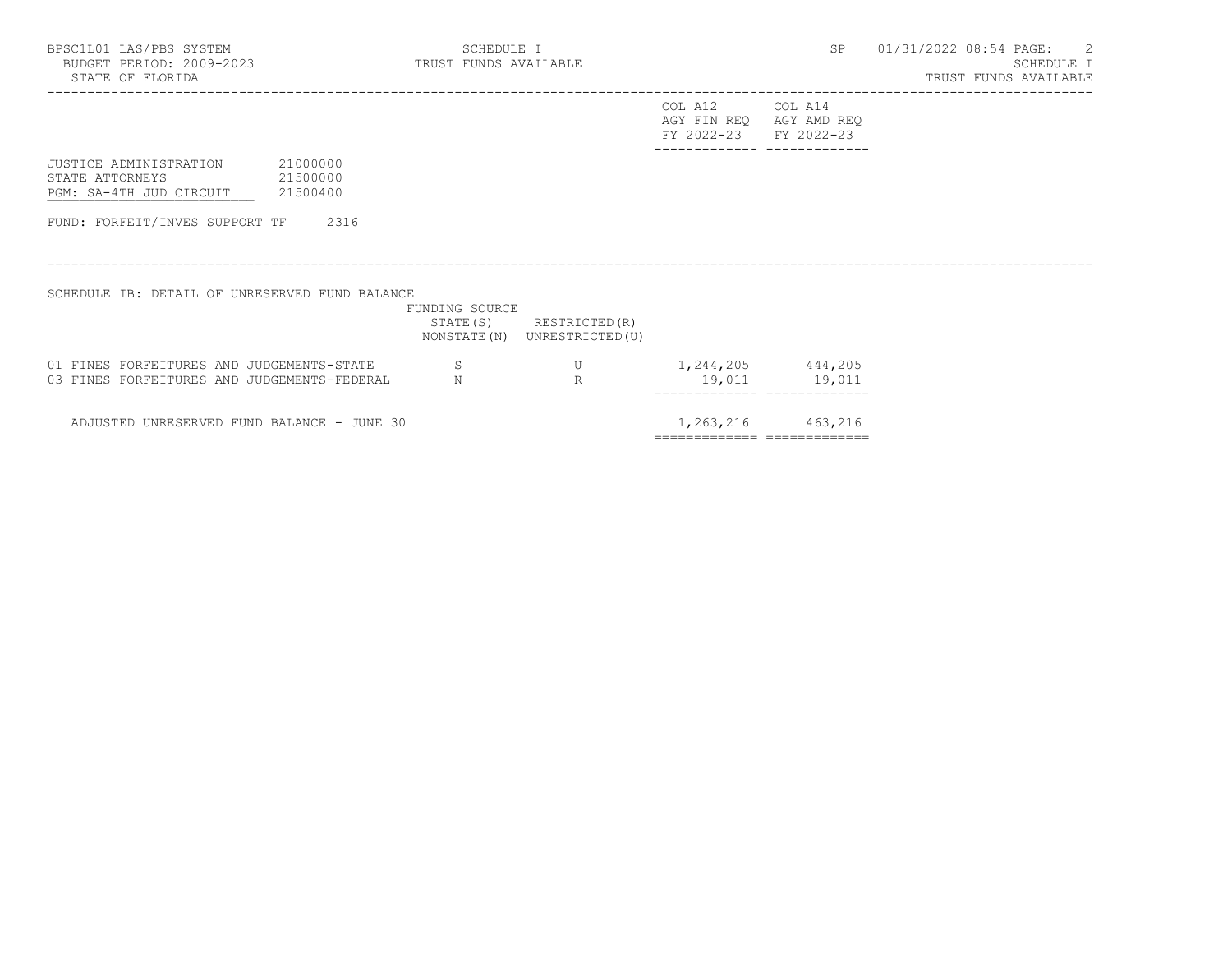|                                                                                         |                                         |        |        |                                     |      | COL A12 COL A14<br>AGY FIN REQ AGY AMD REQ<br>FY 2022-23 FY 2022-23<br>_________________________________ |                                                    |
|-----------------------------------------------------------------------------------------|-----------------------------------------|--------|--------|-------------------------------------|------|----------------------------------------------------------------------------------------------------------|----------------------------------------------------|
| JUSTICE ADMINISTRATION 21000000<br>STATE ATTORNEYS<br>PGM: SA-10TH JUD CIRCUIT 21501000 | 21500000                                |        |        |                                     |      |                                                                                                          |                                                    |
| FUND: GRANTS AND DONATIONS TF                                                           | 2339                                    |        |        |                                     |      |                                                                                                          |                                                    |
| SECTION I: DETAIL OF REVENUES                                                           | REVENUE CAP SVC AUTH MATCHING %<br>CODE |        |        | CHG <sup>*</sup> ST I/C LOC I/C NO. | CFDA |                                                                                                          |                                                    |
| 04 VICTIMS OF CRIME - VOCA GRANT VIA DLA 2261                                           | 001510 NO 0.0                           |        |        |                                     |      | 215.32  0.00  0.00  16.575  38,726                                                                       |                                                    |
| 06 CHILD SUPPORT ENFORCEMENT - VIA DOR 2610                                             | 001903 NO 0.0                           | 215.32 | 0.00   | 0.00                                |      | 1,576,904 1,576,904                                                                                      |                                                    |
| 12 COUNTY INFO TECH PERSONNEL - POLK                                                    | $001801$ NO 0.0 29.008                  |        |        |                                     |      |                                                                                                          |                                                    |
| 13 COUNTY INFO TECH PERSONNEL - HIGHLANDS                                               |                                         |        | 0.00   | 0.00                                |      | 644, 226 644, 226                                                                                        |                                                    |
|                                                                                         | 001801 NO 0.0                           | 29.008 | 0.00   | 0.00                                |      | -------------- --------------                                                                            | 86,400 86,400                                      |
| TOTAL TO LINE B IN SECTION IV                                                           |                                         |        |        |                                     |      | ============================                                                                             | 2,346,256 2,307,530                                |
| SECTION II: DETAIL OF NONOPERATING EXPENDITURES                                         |                                         |        |        |                                     |      |                                                                                                          |                                                    |
|                                                                                         |                                         |        | CODE   | OBJECT TRANSFER CFDA<br>TO BE       | NO.  |                                                                                                          |                                                    |
| UF UNFUNDED BUDGET                                                                      |                                         |        | 899000 |                                     |      |                                                                                                          | $199,507-$ 84,653-<br>------------- -------------- |
| TOTAL TO LINE E IN SECTION IV                                                           |                                         |        |        |                                     |      | ===========================                                                                              | $199,507-$ 84,653-                                 |
| SECTION III: ADJUSTMENTS                                                                |                                         |        | OBJECT |                                     |      |                                                                                                          |                                                    |
|                                                                                         |                                         |        | CODE   |                                     |      |                                                                                                          |                                                    |
|                                                                                         |                                         |        |        |                                     |      |                                                                                                          |                                                    |
| TOTAL TO LINE H IN SECTION IV                                                           |                                         |        |        |                                     |      | ===========================                                                                              |                                                    |
|                                                                                         |                                         |        |        |                                     |      |                                                                                                          |                                                    |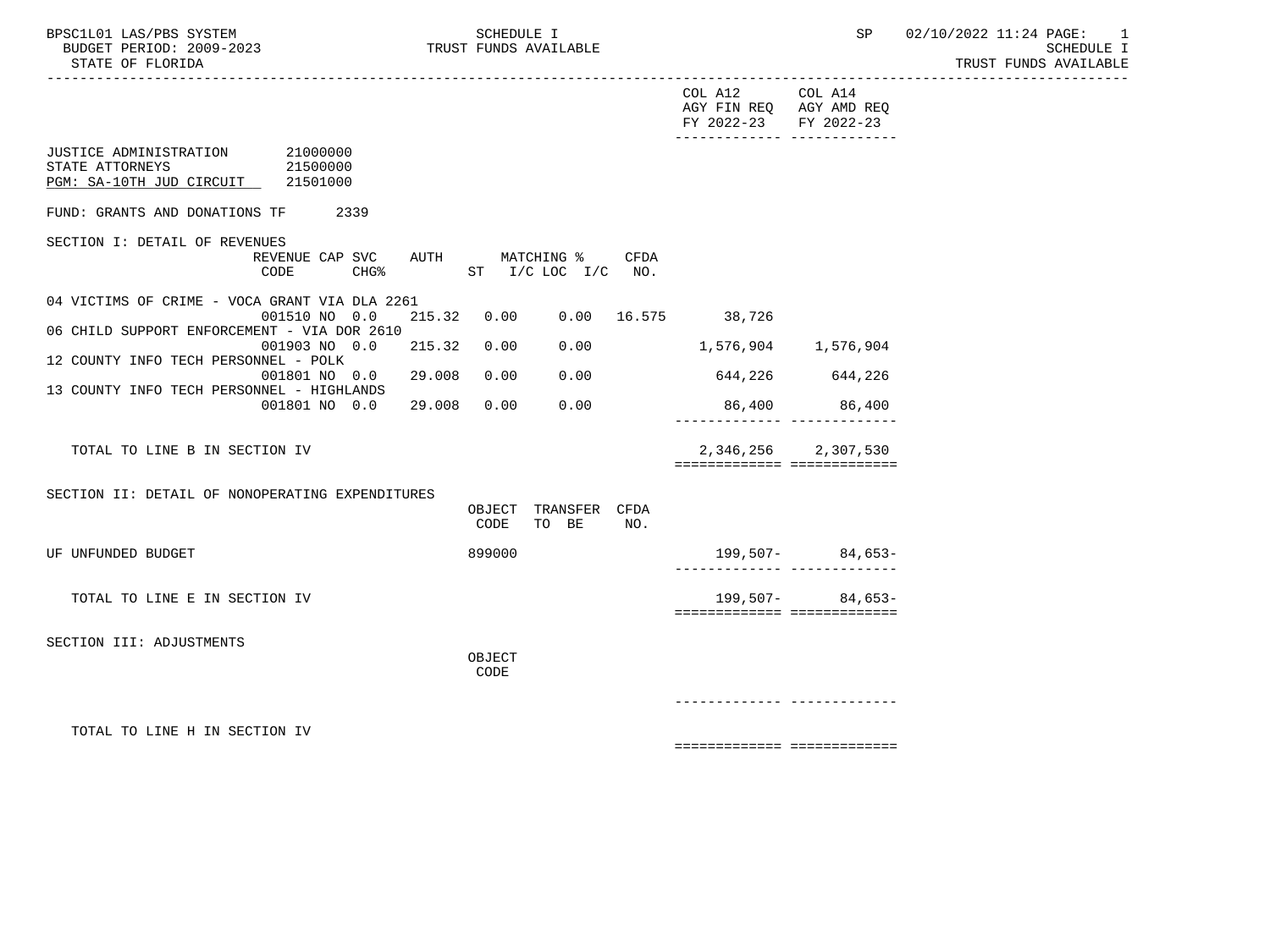-----------------------------------------------------------------------------------------------------------------------------------

| FY 2022-23 FY 2022-23 |                         |
|-----------------------|-------------------------|
|                       | AGY FIN REQ AGY AMD REQ |
| COL A12               | COL A14                 |

| JUSTICE ADMINISTRATION   | 21000000 |
|--------------------------|----------|
| STATE ATTORNEYS          | 21500000 |
| PGM: SA-10TH JUD CIRCUIT | 21501000 |

FUND: GRANTS AND DONATIONS TF 2339

SECTION IV: SUMMARY

| UNRESERVED FUND BALANCE - JULY 1               | $\mathbf{A}$ |           |           |
|------------------------------------------------|--------------|-----------|-----------|
| ADD: REVENUES (FROM SECTION I)                 | (B)          | 2,346,256 | 2,307,530 |
| TOTAL FUNDS AVAILABLE (LINE A + LINE B)        | (C)          | 2,346,256 | 2,307,530 |
| LESS: OPERATING EXPENDITURES                   | (D)          | 2,545,763 | 2,392,183 |
| LESS: NONOPERATING EXPENDITURES (SECTION II)   | (E)          | 199,507-  | 84,653-   |
| LESS: FIXED CAPITAL OUTLAY (TOTAL ONLY)        | $\vert$ F)   |           |           |
| UNRESERVED FUND BALANCE - JUNE 30 - BEFORE ADJ | (G)          |           |           |
| NET ADJUSTMENTS (FROM SECTION III)             | (H )         |           |           |
| ADJUSTED UNRESERVED FUND BALANCE - JUNE 30     |              |           |           |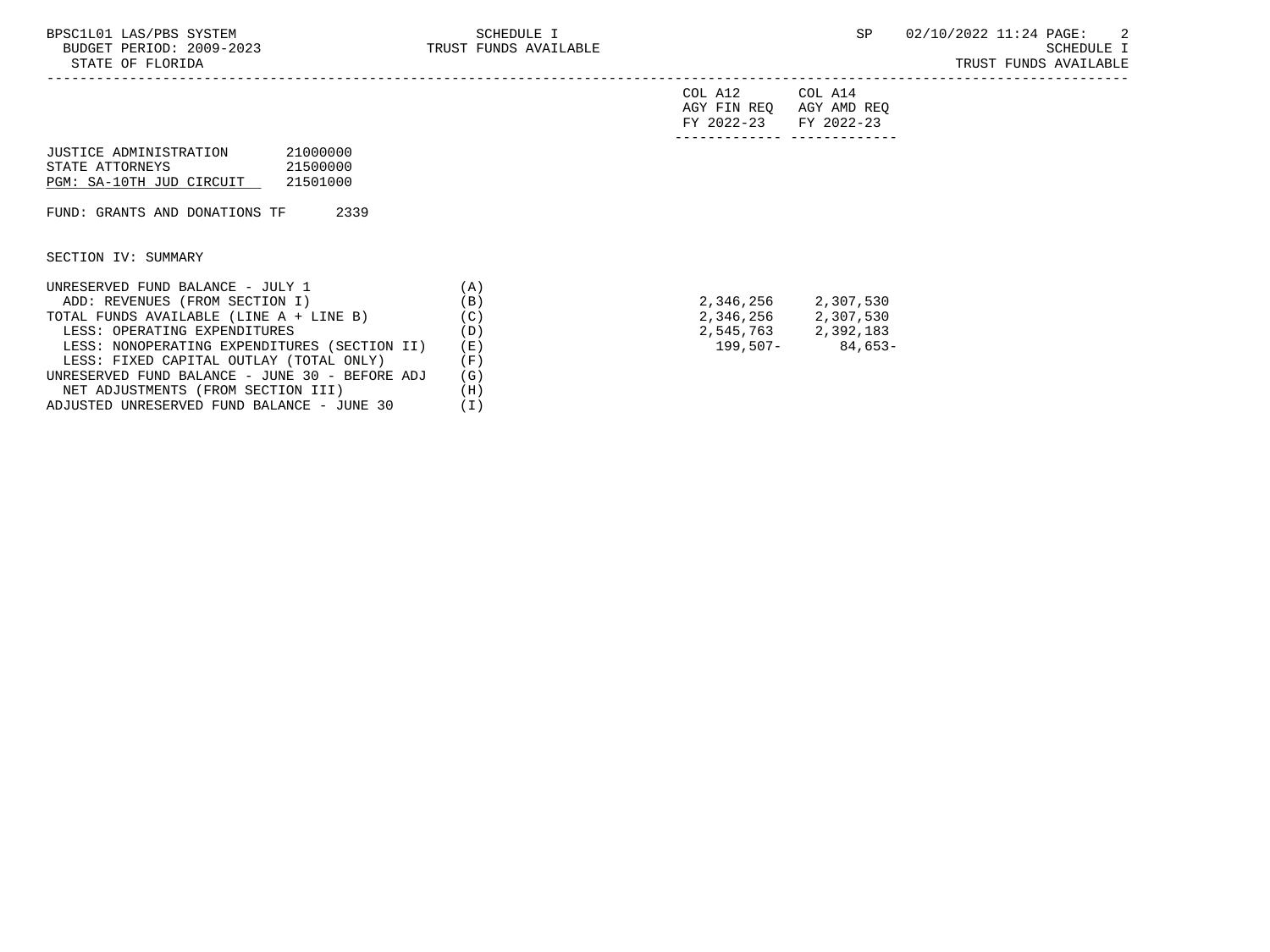|                                                                       |                                  |                  |        |      |                                  |        | COL A12<br>FY 2022-23 | COL A14<br>AGY FIN REQ AGY AMD REQ<br>FY 2022-23 |  |
|-----------------------------------------------------------------------|----------------------------------|------------------|--------|------|----------------------------------|--------|-----------------------|--------------------------------------------------|--|
| JUSTICE ADMINISTRATION<br>STATE ATTORNEYS<br>PGM: SA-11TH JUD CIRCUIT | 21000000<br>21500000<br>21501100 |                  |        |      |                                  |        |                       |                                                  |  |
| FUND: GRANTS AND DONATIONS TF                                         |                                  | 2339             |        |      |                                  |        |                       |                                                  |  |
| SECTION I: DETAIL OF REVENUES                                         |                                  |                  |        |      |                                  |        |                       |                                                  |  |
|                                                                       | REVENUE CAP SVC<br>CODE          | CHG <sup>8</sup> | AUTH   |      | MATCHING %<br>ST I/C LOC I/C NO. | CFDA   |                       |                                                  |  |
|                                                                       |                                  |                  |        |      |                                  |        |                       |                                                  |  |
| 01 FIREARM CRIMES USAO                                                | 001870 NO 0.0                    |                  | 215.32 | 0.00 | 0.00                             |        | 105,000               | 105,000                                          |  |
| 02 VIOLENCE AGAINST WOMEN ACT - VIA DCF 2261                          |                                  |                  |        |      |                                  |        |                       |                                                  |  |
|                                                                       | 001510 NO                        | 0.0              | 215.32 | 0.00 | 0.00                             | 16.588 | 310,000               | 310,000                                          |  |
| 03 CHILD ABUSE                                                        | 000810 NO 0.0                    |                  | 215.32 | 0.00 | 0.00                             |        | 550,000               | 550,000                                          |  |
| 04 VICTIMS OF CRIME - VOCA GRANT VIA DLA 2261                         |                                  |                  |        |      |                                  |        |                       |                                                  |  |
|                                                                       | 001510 NO 0.0                    |                  | 215.32 | 0.00 | 0.00                             | 16.575 | 550,000               | 550,000                                          |  |
| 07 EXPEDITED INTAKE SYSTEM                                            | 000810 NO 0.0                    |                  | 215.32 | 0.00 | 0.00                             |        | 520,000               | 520,000                                          |  |
| 08 IMPACT LEGAL SERVICES                                              |                                  |                  |        |      |                                  |        |                       |                                                  |  |
|                                                                       | 000810 NO 0.0                    |                  | 215.32 | 0.00 | 0.00                             |        | 410,000               | 410,000                                          |  |
| 13 PROSECUTE INSURANCE FRAUD VIA DFS 2393                             | 001500 NO 0.0                    |                  | 215.32 | 0.00 | 0.00                             |        | 660,000               | 660,000                                          |  |
| 15 CIVIL CITATION                                                     |                                  |                  |        |      |                                  |        |                       |                                                  |  |
| 22 NORTH END TASK FORCE                                               | 000810 NO 0.0                    |                  | 215.32 | 0.00 | 0.00                             |        | 75,000                | 75,000                                           |  |
|                                                                       | 000810 NO 0.0                    |                  | 215.32 | 0.00 | 0.00                             |        | 185,000               | 585,000                                          |  |
| 23 TAX RECOVERY PROGRAM                                               |                                  |                  |        |      |                                  |        |                       |                                                  |  |
|                                                                       | 001110 NO                        | 0.0              | 215.32 | 0.00 | 0.00                             |        | 75,000                | 75,000                                           |  |
| 25 VIOLENCE AGAINST WOMEN ACT - FCASV GRANT                           | 000799 NO                        | 0.0              | 215.32 | 0.00 | 0.00                             | 16.588 | 60,000                | 60,000                                           |  |
| 27 MOVES-VIOLENCE AGAINST WOMEN ACT EXPANSION                         |                                  |                  |        |      |                                  |        |                       |                                                  |  |
|                                                                       | 000810 NO 0.0                    |                  | 215.32 | 0.00 | 0.00                             |        | 310,000               | 510,000                                          |  |
| 29 DADE COUNTY SAO SERVICE OF PROCESS (SOP)                           | 000810 NO 0.0                    |                  | 215.32 | 0.00 | 0.00                             |        | 280,000               | 380,000                                          |  |
| 34 US GRANT-HIGH INTENSITY DRUG TRAFFICKING AREA                      |                                  |                  |        |      |                                  |        |                       |                                                  |  |
|                                                                       | 000700 NO 0.0                    |                  | 215.32 | 0.00 | 0.00                             | 95.001 | 500,000               | 500,000                                          |  |
| 35 PROSECUTE WORKERS COMPENSATION FRAUD DFS 2795                      | 001500 NO 0.0 626.9896           |                  |        | 0.00 | 0.00                             |        | 175,000               | 175,000                                          |  |
| 49 GUN VIOLENCE REDUCTION PROGRAM                                     |                                  |                  |        |      |                                  |        |                       |                                                  |  |
|                                                                       | 000810 NO 0.0                    |                  | 215.32 | 0.00 | 0.00                             |        | 190,000               | 190,000                                          |  |
| 50 RAPID RESPONSE NET                                                 | 000810 NO 0.0                    |                  | 215.32 | 0.00 | 0.00                             |        | 130,000               | 430,000                                          |  |
| 52 OVC - HT OFFICE FOR VICS OF HUMAN TRAFFICKING                      |                                  |                  |        |      |                                  |        |                       |                                                  |  |
|                                                                       | 000700 NO 0.0                    |                  | 215.32 | 0.00 | 0.00                             |        | 16.320 926,196        | 926,196                                          |  |
| 53 NORTHSIDE GVI                                                      | 000810 NO 0.0                    |                  | 215.32 | 0.00 | 0.00                             |        | 150,000               | 150,000                                          |  |
|                                                                       |                                  |                  |        |      |                                  |        |                       |                                                  |  |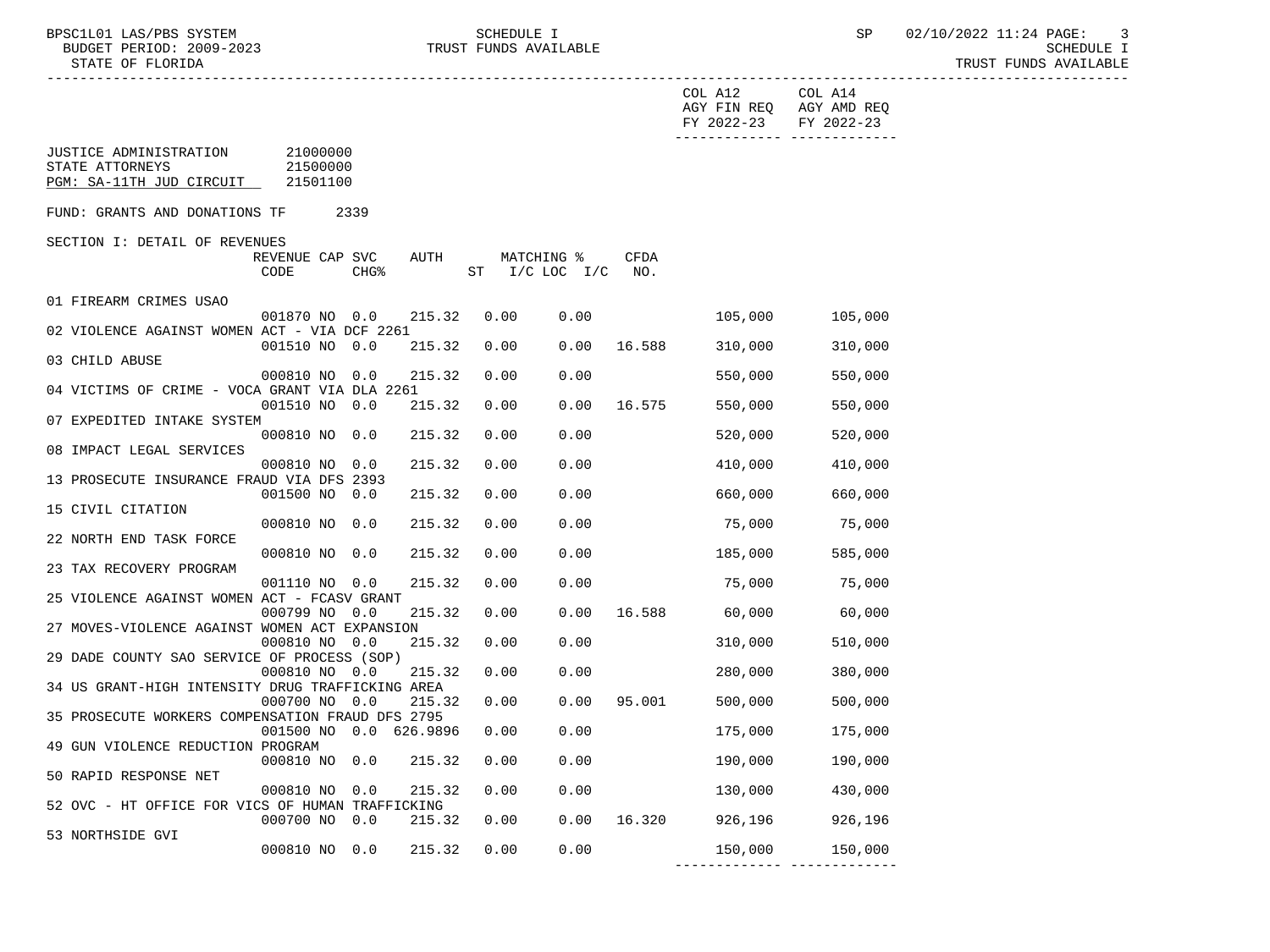| BPSC1L01 LAS/PBS SYSTEM<br>BUDGET PERIOD: 2009-2023<br>STATE OF FLORIDA                                                                                                                                                                  | SCHEDULE I<br>TRUST FUNDS AVAILABLE                                             |                                                                                                         | SP                                                                                     | 02/10/2022 11:24 PAGE:<br>$\overline{4}$<br>SCHEDULE I<br>TRUST FUNDS AVAILABLE |
|------------------------------------------------------------------------------------------------------------------------------------------------------------------------------------------------------------------------------------------|---------------------------------------------------------------------------------|---------------------------------------------------------------------------------------------------------|----------------------------------------------------------------------------------------|---------------------------------------------------------------------------------|
|                                                                                                                                                                                                                                          |                                                                                 | COL A12 COL A14<br>AGY FIN REQ AGY AMD REQ<br>FY 2022-23 FY 2022-23<br>________________________________ |                                                                                        |                                                                                 |
| JUSTICE ADMINISTRATION 21000000<br>STATE ATTORNEYS<br>21500000<br>PGM: SA-11TH JUD CIRCUIT 21501100                                                                                                                                      |                                                                                 |                                                                                                         |                                                                                        |                                                                                 |
| FUND: GRANTS AND DONATIONS TF 2339                                                                                                                                                                                                       |                                                                                 |                                                                                                         |                                                                                        |                                                                                 |
| SECTION I: DETAIL OF REVENUES<br>CODE                                                                                                                                                                                                    | REVENUE CAP SVC AUTH MATCHING % CFDA<br>CHG <sup>&amp;</sup> ST I/C LOC I/C NO. |                                                                                                         |                                                                                        |                                                                                 |
| TOTAL TO LINE B IN SECTION IV                                                                                                                                                                                                            |                                                                                 | ===========================                                                                             | 6, 161, 196 7, 161, 196                                                                |                                                                                 |
| SECTION II: DETAIL OF NONOPERATING EXPENDITURES                                                                                                                                                                                          | OBJECT TRANSFER CFDA<br>CODE<br>TO BE NO.                                       |                                                                                                         |                                                                                        |                                                                                 |
| 18 UNFUNDED BUDGET                                                                                                                                                                                                                       | 899000                                                                          | 492,037-                                                                                                | ----------- --------------                                                             |                                                                                 |
| TOTAL TO LINE E IN SECTION IV                                                                                                                                                                                                            |                                                                                 | 492,037-<br>===========================                                                                 |                                                                                        |                                                                                 |
| SECTION III: ADJUSTMENTS                                                                                                                                                                                                                 | OBJECT<br>CODE                                                                  |                                                                                                         |                                                                                        |                                                                                 |
| TOTAL TO LINE H IN SECTION IV                                                                                                                                                                                                            |                                                                                 | ===========================                                                                             |                                                                                        |                                                                                 |
| SECTION IV: SUMMARY                                                                                                                                                                                                                      |                                                                                 |                                                                                                         |                                                                                        |                                                                                 |
| UNRESERVED FUND BALANCE - JULY 1<br>ADD: REVENUES (FROM SECTION I)<br>TOTAL FUNDS AVAILABLE (LINE A + LINE B)<br>LESS: OPERATING EXPENDITURES<br>LESS: NONOPERATING EXPENDITURES (SECTION II)<br>LESS: FIXED CAPITAL OUTLAY (TOTAL ONLY) | (A)<br>(B)<br>(C)<br>(D)<br>( E )<br>(F)                                        | 7,674,424<br>492,037-                                                                                   | 1,021,191 1,021,191<br>6, 161, 196 7, 161, 196<br>7, 182, 387 8, 182, 387<br>8,173,109 |                                                                                 |
| UNRESERVED FUND BALANCE - JUNE 30 - BEFORE ADJ<br>NET ADJUSTMENTS (FROM SECTION III)<br>ADJUSTED UNRESERVED FUND BALANCE - JUNE 30                                                                                                       | (G)<br>(H)<br>(T)                                                               |                                                                                                         | 9,278<br>9,278                                                                         |                                                                                 |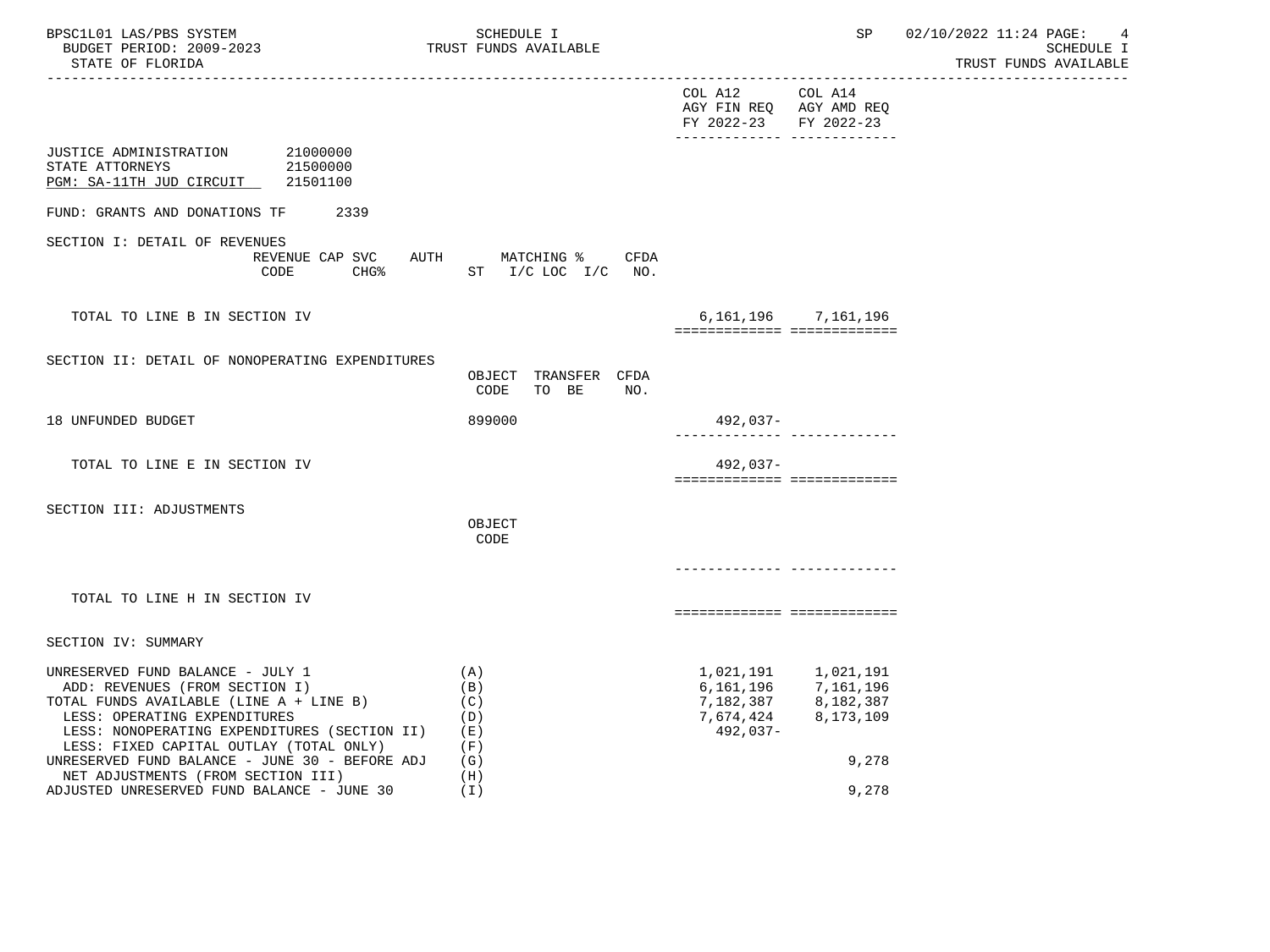| BPSC1L01 LAS/PBS SYSTEM<br>BUDGET PERIOD: 2009-2023 TRUST FUNDS AVAILABLE<br>STATE OF FLORIDA |          | SCHEDULE I     |                                                            |                                                             |         | SP 02/10/2022 11:24 PAGE: 5 | SCHEDULE I<br>TRUST FUNDS AVAILABLE |
|-----------------------------------------------------------------------------------------------|----------|----------------|------------------------------------------------------------|-------------------------------------------------------------|---------|-----------------------------|-------------------------------------|
|                                                                                               |          |                |                                                            | COL A12<br>AGY FIN REQ AGY AMD REQ<br>FY 2022-23 FY 2022-23 | COL A14 |                             |                                     |
| JUSTICE ADMINISTRATION<br>STATE ATTORNEYS<br>21500000<br>PGM: SA-11TH JUD CIRCUIT 21501100    | 21000000 |                |                                                            |                                                             |         |                             |                                     |
| FUND: GRANTS AND DONATIONS TF                                                                 | 2339     |                |                                                            |                                                             |         |                             |                                     |
| SCHEDULE IB: DETAIL OF UNRESERVED FUND BALANCE                                                |          | FUNDING SOURCE | $STATE(S)$ RESTRICTED $(R)$<br>NONSTATE(N) UNRESTRICTED(U) |                                                             |         |                             |                                     |
| 04 MOVES- STOP VIOLENCE AGAINST WOMEN -VAWA                                                   |          | $\mathbf N$    | R                                                          |                                                             | 9,278   |                             |                                     |
| ADJUSTED UNRESERVED FUND BALANCE - JUNE 30                                                    |          |                |                                                            | ===========================                                 | 9,278   |                             |                                     |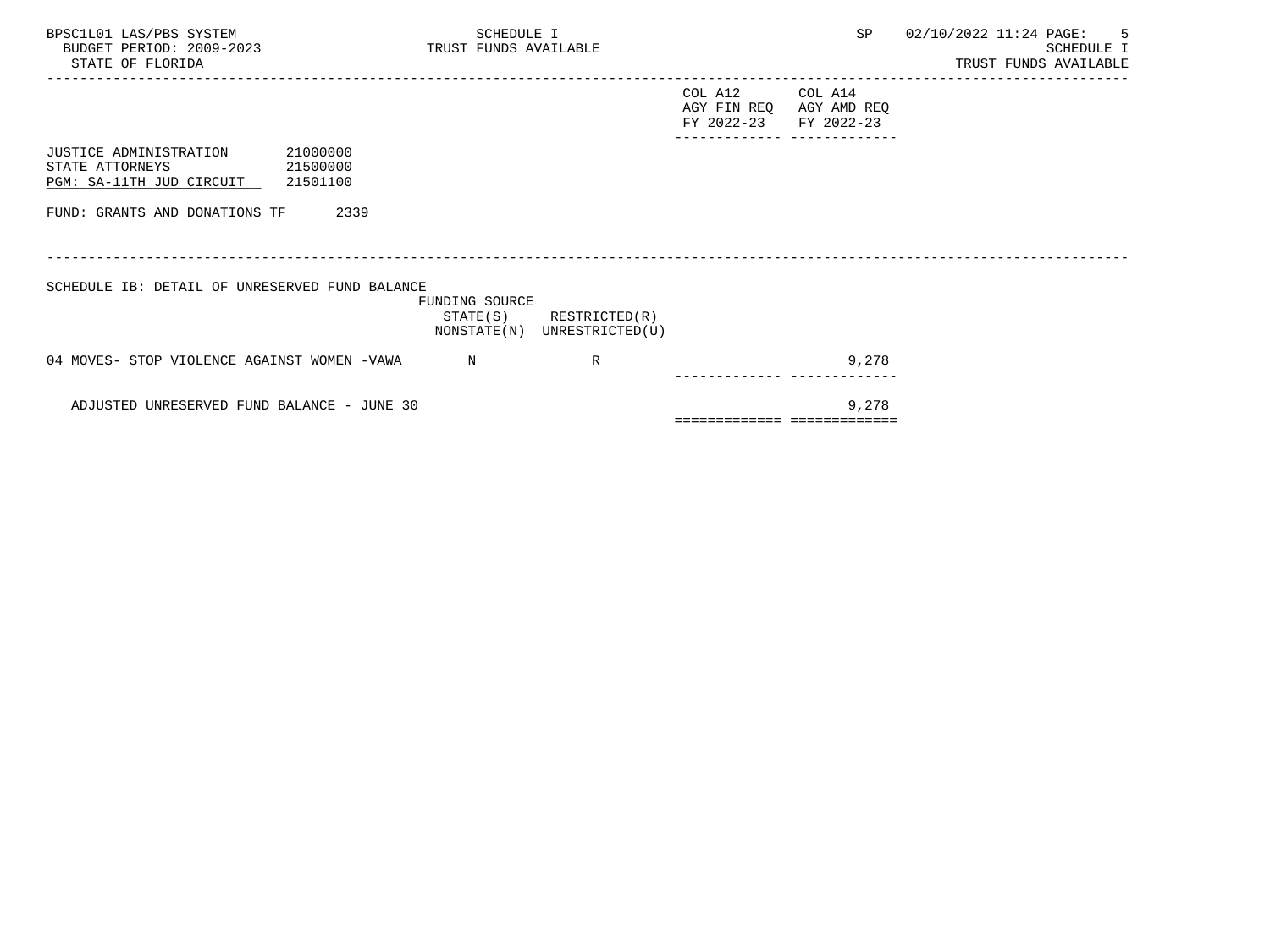| BPSC1L01 LAS/PBS SYSTEM<br>BUDGET PERIOD: 2009-2023<br>STATE OF FLORIDA                                                                                                                                                                  | SCHEDULE I<br>TRUST FUNDS AVAILABLE                                |                                                                                                     | SP                                                                   | 02/10/2022 11:24 PAGE:<br>6<br><b>SCHEDULE I</b><br>TRUST FUNDS AVAILABLE |
|------------------------------------------------------------------------------------------------------------------------------------------------------------------------------------------------------------------------------------------|--------------------------------------------------------------------|-----------------------------------------------------------------------------------------------------|----------------------------------------------------------------------|---------------------------------------------------------------------------|
|                                                                                                                                                                                                                                          |                                                                    | COL A12 COL A14<br>AGY FIN REQ AGY AMD REQ<br>FY 2022-23 FY 2022-23<br>-------------- ------------- |                                                                      |                                                                           |
| JUSTICE ADMINISTRATION 21000000<br>PUBLIC DEFENDERS<br>21600000<br>PGM: PD-17TH JUD CIRCUIT 21601700                                                                                                                                     |                                                                    |                                                                                                     |                                                                      |                                                                           |
| FUND: GRANTS AND DONATIONS TF<br>2339                                                                                                                                                                                                    |                                                                    |                                                                                                     |                                                                      |                                                                           |
| SECTION I: DETAIL OF REVENUES<br>CODE                                                                                                                                                                                                    | REVENUE CAP SVC AUTH MATCHING %<br>CFDA<br>CHG% ST I/C LOC I/C NO. |                                                                                                     |                                                                      |                                                                           |
| 02 COUNTY INFO TECH PERSONNEL - BROWARD_COUNTY                                                                                                                                                                                           | $0.01801$ NO $0.0$ 29.008 0.00 0.00                                | 1,523,773 1,523,773                                                                                 | ---------- --------------                                            |                                                                           |
| TOTAL TO LINE B IN SECTION IV                                                                                                                                                                                                            |                                                                    | ============================                                                                        | 1,523,773 1,523,773                                                  |                                                                           |
| SECTION II: DETAIL OF NONOPERATING EXPENDITURES                                                                                                                                                                                          | OBJECT TRANSFER CFDA<br>CODE<br>TO BE<br>NO.                       |                                                                                                     |                                                                      |                                                                           |
| TOTAL TO LINE E IN SECTION IV                                                                                                                                                                                                            |                                                                    |                                                                                                     |                                                                      |                                                                           |
|                                                                                                                                                                                                                                          |                                                                    | ===========================                                                                         |                                                                      |                                                                           |
| SECTION III: ADJUSTMENTS                                                                                                                                                                                                                 | OBJECT<br>CODE                                                     |                                                                                                     |                                                                      |                                                                           |
|                                                                                                                                                                                                                                          |                                                                    |                                                                                                     |                                                                      |                                                                           |
| TOTAL TO LINE H IN SECTION IV                                                                                                                                                                                                            |                                                                    | ===========================                                                                         |                                                                      |                                                                           |
| SECTION IV: SUMMARY                                                                                                                                                                                                                      |                                                                    |                                                                                                     |                                                                      |                                                                           |
| UNRESERVED FUND BALANCE - JULY 1<br>ADD: REVENUES (FROM SECTION I)<br>TOTAL FUNDS AVAILABLE (LINE A + LINE B)<br>LESS: OPERATING EXPENDITURES<br>LESS: NONOPERATING EXPENDITURES (SECTION II)<br>LESS: FIXED CAPITAL OUTLAY (TOTAL ONLY) | (A)<br>(B)<br>(C)<br>(D)<br>( E )<br>(F)                           | 2,585,782<br>1,000,872                                                                              | 1,062,009 1,062,009<br>1,523,773 1,523,773<br>2,585,782<br>1,400,872 |                                                                           |
| UNRESERVED FUND BALANCE - JUNE 30 - BEFORE ADJ<br>NET ADJUSTMENTS (FROM SECTION III)                                                                                                                                                     | (G)<br>(H)                                                         |                                                                                                     | 1,584,910 1,184,910                                                  |                                                                           |
| ADJUSTED UNRESERVED FUND BALANCE - JUNE 30                                                                                                                                                                                               | (T)                                                                | 1,584,910                                                                                           | 1,184,910                                                            |                                                                           |